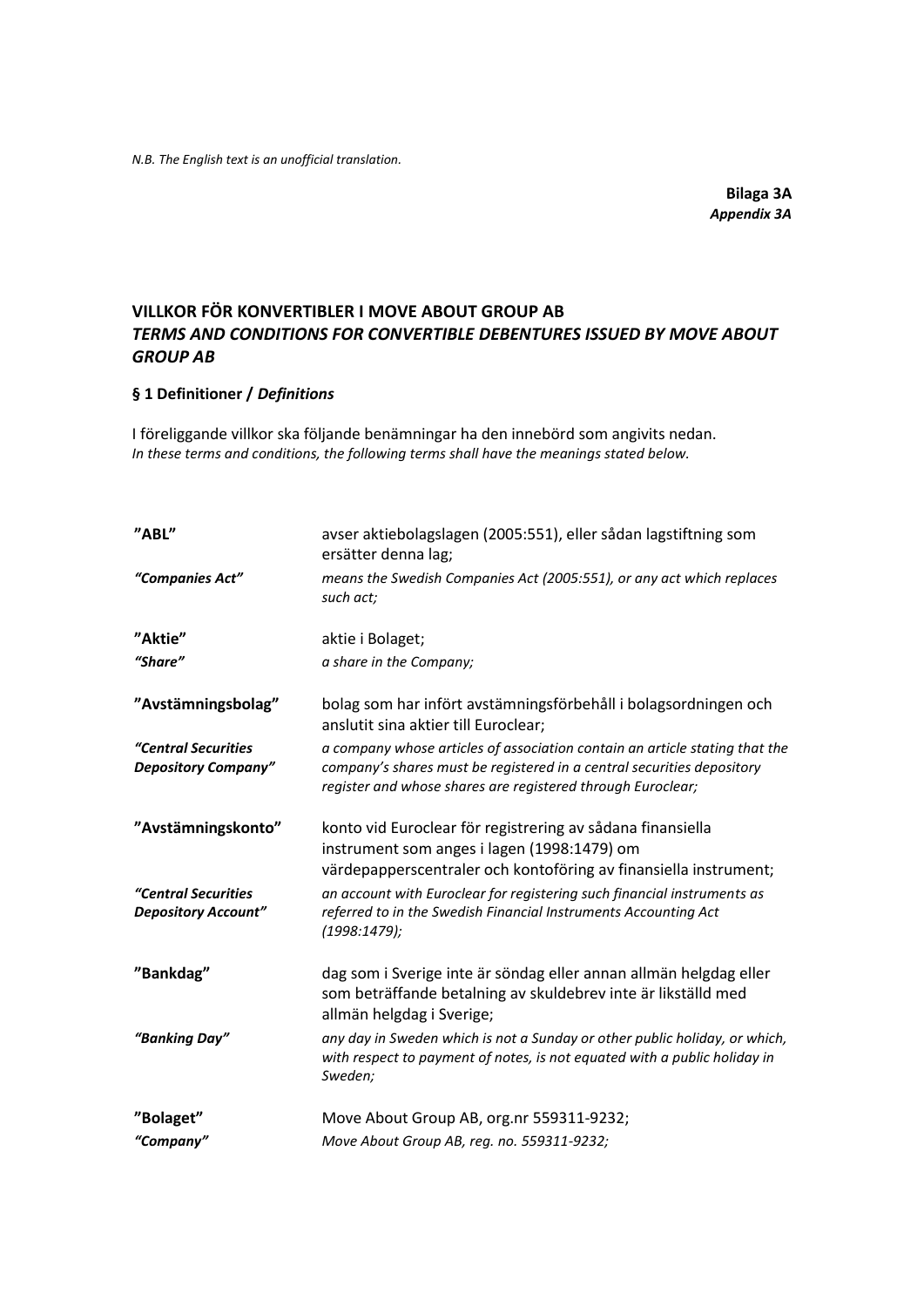| "Euroclear"                            | Euroclear Sweden AB;                                                                                                                                                                                                                            |
|----------------------------------------|-------------------------------------------------------------------------------------------------------------------------------------------------------------------------------------------------------------------------------------------------|
| "Euroclear"                            | Euroclear Sweden AB;                                                                                                                                                                                                                            |
| "Företrädesemission"<br>"Rights Issue" | en nyemission av Aktier, eller nyemission av Aktier i kombination<br>med emission av teckningsoptioner (s.k. units) i Bolaget, med<br>företrädesrätt för Bolagets aktieägare;<br>a new issue of Shares in the Company, or an issue of Shares in |
|                                        | combination with warrants (units), in a rights issue;                                                                                                                                                                                           |
| "Förfallodag"                          | 23 maj 2023;                                                                                                                                                                                                                                    |
| "Due Date"                             | 23 May 2023;                                                                                                                                                                                                                                    |
| "Innehavare"                           | innehavare av Konvertibel med rätt till Konvertering av fordran till<br>nya Aktier;                                                                                                                                                             |
| "Holder"                               | any person who is a holder of a Convertible Debenture with a right of<br>Conversion of the claim for new Shares;                                                                                                                                |
| "Konvertering"                         | utbyte av Konvertibel mot nya Aktier;                                                                                                                                                                                                           |
| "Conversion"                           | exchange of Convertible Debentures for new Shares;                                                                                                                                                                                              |
| "Konverteringskurs"                    |                                                                                                                                                                                                                                                 |
| "Conversion Price"                     | den kurs till vilken Konvertering kan ske;<br>the price at which Conversion may take place;                                                                                                                                                     |
|                                        |                                                                                                                                                                                                                                                 |
| "Konvertibel"                          | fordran med rätt till Konvertering till nya Aktier;                                                                                                                                                                                             |
| "Convertible Debenture"                | claim with a right of Conversion for new Shares;                                                                                                                                                                                                |
| "Konvertibelbevis"                     | bevis till vilket knutits ett visst antal Konvertibler;                                                                                                                                                                                         |
| "Convertible Debenture                 |                                                                                                                                                                                                                                                 |
| Certificate"                           | a certificate which is linked to a certain number of Convertible<br>Debentures;                                                                                                                                                                 |
|                                        |                                                                                                                                                                                                                                                 |
| "Konvertibla Fordran"                  | avser ett belopp beräknad som Lånebeloppet plus upplupen ränta<br>som belöper därpå från tid till annan i enlighet med dessa villkor;                                                                                                           |
| "Convertible Claim"                    | means an amount corresponding to the Loan Amount plus accrued<br>interest thereon from time to time, pursuant to these terms;                                                                                                                   |
| "Marknadsplats"                        | Nasdaq Stockholm eller annan liknande reglerad eller oreglerad<br>marknad (inklusive Nasdaq First North Growth Market).                                                                                                                         |
| "Marketplace"                          | Nasdaq Stockholm or another equivalent regulated or non-regulated<br>market (including Nasdaq First North Growth Market).                                                                                                                       |

# **§ 2 Lånebelopp, betalningsutfästelse och efterställning /** *Loan, payment undertaking and subordination*

Lånebeloppet uppgår till 4 900 000 kronor ("**Lånebeloppet**"). Konvertiblernas nominella belopp är 4,00 kronor eller multiplar därav. Konvertiblerna representeras av Konvertibelbevis. Konvertibelbevisen är ställda till viss man eller order.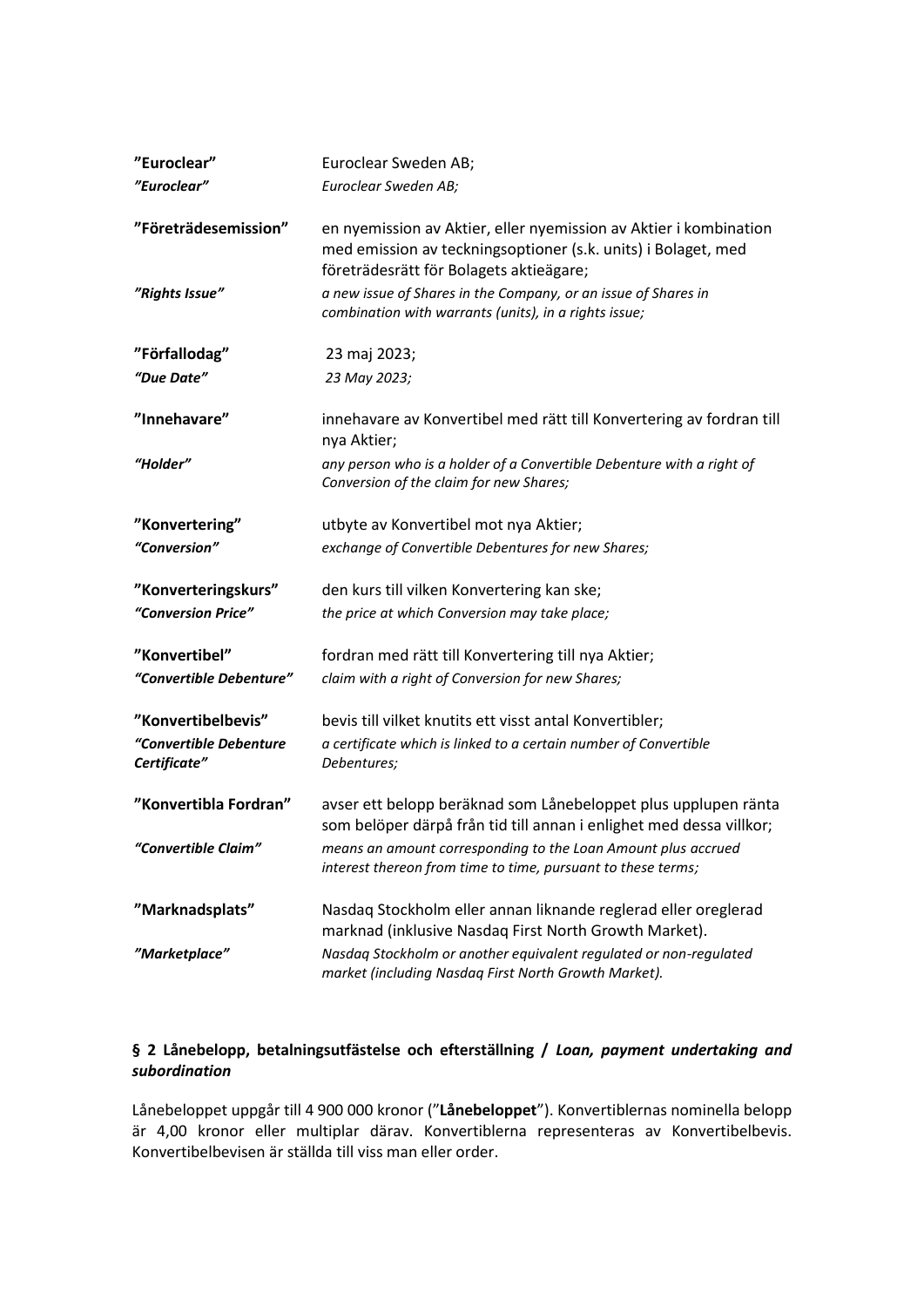*The loan amounts to SEK 4,900,000 (the "Loan Amount"). The nominal amount of the Convertible Debentures is SEK 4.00 or multiples thereof. The Convertible Debentures are represented by Convertible Debenture Certificates. Convertible Debenture Certificates are issued to a certain person or to order.*

Om Bolaget är Avstämningsbolag får Bolagets styrelse fatta beslut om att Konvertiblerna ska registreras på Avstämningskonto. Vid sådant förhållande ska inga Konvertibelbevis eller andra värdepapper ges ut. Konvertibelinnehavare ska på Bolagets anmaning vara skyldig att omedelbart till Bolaget eller Euroclear inlämna samtliga Konvertibelbevis representerande Konvertibler samt meddela Bolaget erforderliga uppgifter om värdepapperskonto på vilket innehavarens Konvertibler ska registreras.

*In the event the Company is a Central Securities Depository Company, the board of directors of the Company shall be entitled to resolve that the Convertible Debentures be registered on a Central Securities Depository Account. In the event such resolution is adopted, no Convertible Debenture Certificates or other securities shall be issued. At the request of the Company, Holders shall be obliged to surrender immediately to the Company or Euroclear all Convertible Debenture Certificates representing Convertible Debentures and to provide the Company with the requisite details of the securities account on which the Holder's Convertible Debentures are to be registered.*

För det fall Bolagets styrelse fattat beslut enligt andra stycket ovan, ska styrelsen därefter vara oförhindrad att, med de begränsningar som må följa av lag eller annan författning, fatta beslut om att Konvertiblerna inte längre ska vara registrerade på Avstämningskonto.

*In the event the board of directors of the Company adopts a resolution in accordance with the second paragraph above, subject to any applicable statutory or regulatory limitations, the board of directors shall thereafter be at liberty to resolve that the Convertible Debentures are no longer to be registered on a Central Securities Depository Account.*

Bolaget ikläder sig betalningsskyldighet gentemot Innehavare enligt dessa villkor. *The Company undertakes liability to make payment to Holders pursuant to these terms and conditions.*

Konvertiblerna ska i händelse av Bolagets likvidation eller konkurs medföra rätt till betalning ur Bolagets tillgångar efter Bolagets icke efterställda förpliktelser och jämsides (pari passu) med andra efterställda förpliktelser som inte uttryckligen är efterställda detta lån.

*In the event of bankruptcy or liquidation of the Company, the convertible debentures will entitle to payment from the Company's assets after the Company's unsubordinated obligations and pari passu with other subordinated obligations, which are not expressly subordinated to this loan.*

# **§ 3 Löptid, ränta och betalningar /** *Term, interest and payments*

Lånebeloppet förfaller till betalning på Förfallodagen i den mån Konvertering inte dessförinnan har ägt rum eller Lånebeloppet återbetalts enligt dessa villkor.

*The Loan Amount shall become due on the Due Date insofar as Conversion has not yet taken place or the Loan Amount has been repaid in accordance with these terms and conditions.*

Konvertiblerna löper med en månatlig ränta om 0,5 procent, med tillämpning av räntedagsbas 365. Formel för ränteberäkning: räntebelopp = lånebelopp x (antal dagar / 365) x 0,5%. Räntan betalas ut vid två tillfällen. Första gången det datum som infaller sex (6) månader efter den 20 maj 2022, andra, och sista gången, på Förfallodagen. Skulle dag för räntebetalning inte vara Bankdag ska räntebetalning i stället erläggas vid närmast efterföljande Bankdag.

*The Convertible Debenture carries a monthly interest rate of 0.5 per cent, with applicable day count fraction of 365. Formula for interest calculation: interest amount = loan amount x (number of days / 365) x 0.5%. The interest shall be paid at two interest payment dates. The first to occur on the date falling six (6) months after the 20 May 2022, the second, and final, on the Maturity Date. Should an interest payment*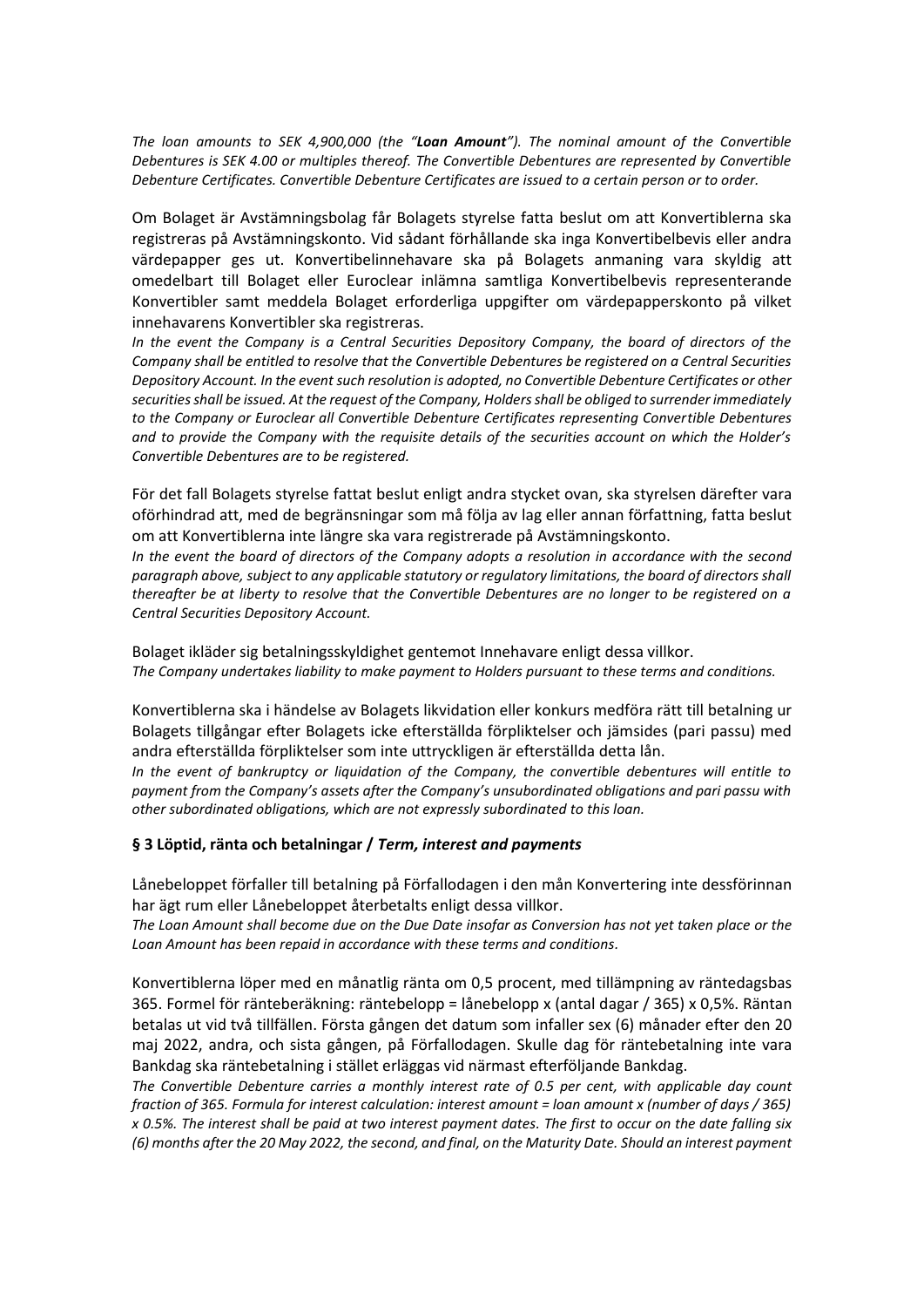*date fall on a date which is not a Banking Day, interest shall be paid on the first Banking Day following the interest payment date.*

Under tid Konvertibel är registrerad på Avstämningskonto ska den Konvertibla Fordran utbetalas av Bolaget via Euroclear i enlighet med Euroclears då gällande regler.

*For such time as the Convertible Debentures are registered on Central Securities Depository Accounts, the Convertible Claim shall be paid by the Company via Euroclear in accordance with Euroclear's rules applicable at the time.*

Under tid Konvertibel inte är registrerad på Avstämningskonto ska den Konvertibla Fordran utbetalas av Bolaget på Förfallodagen eller om Förfallodagen inte är en Bankdag, på den därefter närmast följande Bankdagen till Innehavare eller den som i annat fall är berättigad att uppbära den Konvertibla Fordran.

*For such time as the Convertible Debentures are not registered on Central Securities Depository Accounts, the Convertible Claim shall be paid by the Company on the Due Date or, if the Due Date is not a Banking Day, on the Banking Day immediately after such date, to Holders or such persons who are otherwise entitled to receive the Convertible Claim.*

Har Innehavare angett att den Konvertibla Fordran ska insättas på visst bankkonto, sker insättning på detta. I annat fall översändes den Konvertibla Fordran sistnämnda dag till Innehavarens senast kända adress.

*Where a Holder has specified that the Convertible Claim is to be deposited on a particular bank account, deposits shall be made on such account. In other cases, the Convertible Claim shall be sent on the lastmentioned date to the Holder's last known address.*

Skulle den Konvertibla Fordran, på grund av hinder utom Bolagets kontroll inte kunna utbetalas enligt vad nyss sagts, ska den Konvertibla Fordran utbetalas till Innehavaren så snart hindret upphört.

In the event the Convertible Claim cannot be paid in accordance with the above due to an impediment *beyond the Company's control, the Convertible Claim shall be paid to the Holder as soon as the impediment has been removed.*

#### **§ 4 Konvertering /** *Conversion*

Om inte annat följer av § 9 nedan, ska Konvertering endast kunna påkallas på Förfallodagen. *Subject to section 9 below, Conversion may only be demanded un the Maturity Date.*

Sker inte Konvertering inom angiven tid upphör all rätt att Konvertera. Konvertering är bindande och kan inte återkallas av Innehavaren.

*In the event Conversion fails to take place by the stipulated date, all rights to convert the Convertible Debenture shall lapse. Conversion is binding and may not be revoked by the Holder.*

På Förfallodagen ska Konvertering ske till en Konverteringskurs om 4,00 kronor. Upplupen, men ej betald ränta, kan inte Konverteras på Förfallodagen utan ska erläggas kontant till Innehavaren.

*On the Maturity Date, Conversion shall be made at a Conversion Price of SEK 4.00. Accrued, but not paid, interest can not be Converted on the Maturity Date but shall be paid in cash to the Holder.*

Detta innebär att en ny Aktie i Bolaget erhålls för varje fullt belopp av tillämplig Konverteringskurs som erläggs för de Konvertibler som ska Konverteras. Omräkning av Konverteringskursen kan äga rum i de fall som framgår av § 8 nedan.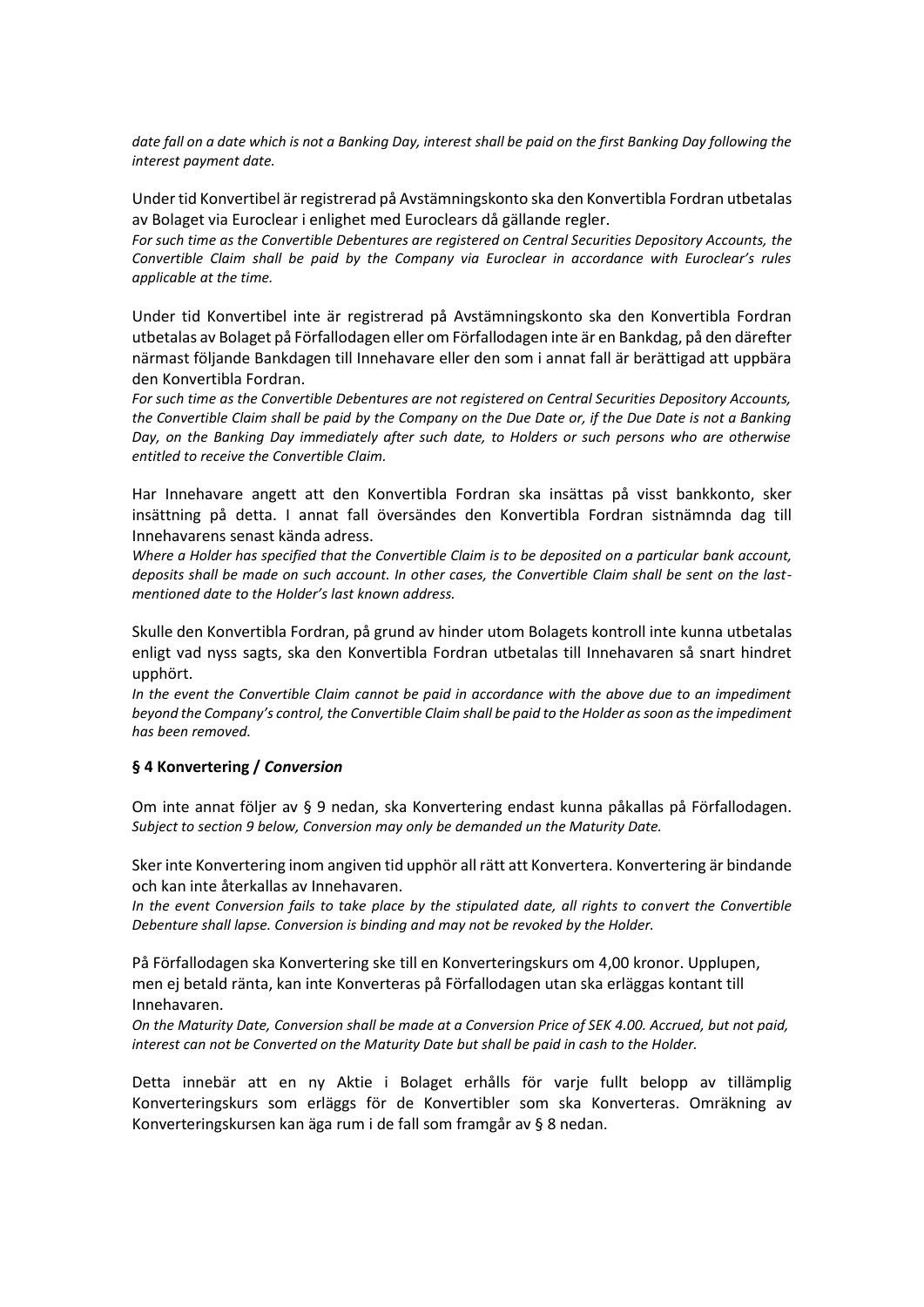*Accordingly, one new Share in the Company shall be received for each full amount of the applicable Conversion Price that is paid for the Convertibles, subject to Conversion. The Conversion Price may be recalculated in the cases set forth in section 8 below.*

Överkurs ska tillföras den fria överkursfonden. *Any share premium shall be transferred to the unrestricted premium reserve.*

# **§ 5 Påkallande av Konvertering /** *Demand for Conversion*

Under tid Bolaget är Avstämningsbolag och Konvertibel är registrerad på Avstämningskonto ska följande gälla. Vid Konvertering ska för registreringsåtgärder ifylld anmälningssedel enligt fastställt formulär inges till Bolaget eller ett av Bolaget anvisat kontoförande institut.

*The following shall apply for such time as the Company is a Central Securities Depository Company and the Convertible Debenture is registered on a Central Securities Depository Account. Upon Conversion, a completed application form in the established form must be submitted to the Company or an account operator designated by the Company in respect of registration measures.*

Om Bolaget inte är Avstämningsbolag eller om Konvertibel inte är registrerad på Avstämningskonto ska påkallande av Konvertering ske genom skriftlig anmälan till Bolaget, varvid ska anges det belopp som önskas Konverteras. Vid Konvertering ska Innehavaren i förekommande fall till Bolaget överlämna Konvertibelbevis representerande det belopp som önskas utnyttjas för Konvertering.

*In the event the Company is not a Central Securities Depository Company or the Convertible Debenture is not registered on a Central Securities Depository Account, Conversion may be exercised through a written application for Conversion to the Company, stating the amount to be Converted. Upon Conversion, the Holder shall, where applicable, surrender corresponding Convertible Debenture Certificates to the Company.*

# **§ 6 Införande i aktiebok m.m. /** *Entry in the share register, etc.*

Om Bolaget är Avstämningsbolag verkställs Konvertering genom att de nya Aktierna interimistiskt registreras på Avstämningskonto genom Bolagets försorg. Sedan registrering hos Bolagsverket ägt rum, blir registreringen på Avstämningskonto slutgiltig.

*In the event the Company is a Central Securities Depository Company at the time of Conversion, Conversion shall be effected through the Company ensuring the interim registration of the new Shares on a Central Securities Depository Account. Following registration at the Swedish Companies Registration Office, the registration on a Central Securities Depository Account shall become final.* 

Om Bolaget inte är Avstämningsbolag verkställs Konvertering genom att de nya Aktierna tas upp i Bolagets aktiebok varefter registrering ska ske hos Bolagsverket.

*In the event the Company is not a Central Securities Depository Company at the time of Conversion, Conversion shall be effected by the new Shares being entered as Shares in the Company's share register and subsequently being registered at the Swedish Companies Registration Office.*

# **§ 7 Rätt till vinstutdelning /** *Entitlement to dividends*

Om Bolaget är Avstämningsbolag medför Aktie som tillkommit på grund av Konvertering rätt till vinstutdelning första gången på den avstämningsdag för utdelning som infaller närmast efter det att Konvertering verkställts.

*In the event the Company is a Central Securities Depository Company, Shares which are newly issued following Conversion shall carry an entitlement to participate in dividends for the first time on the next record date for dividends which occurs after Conversion is effected.*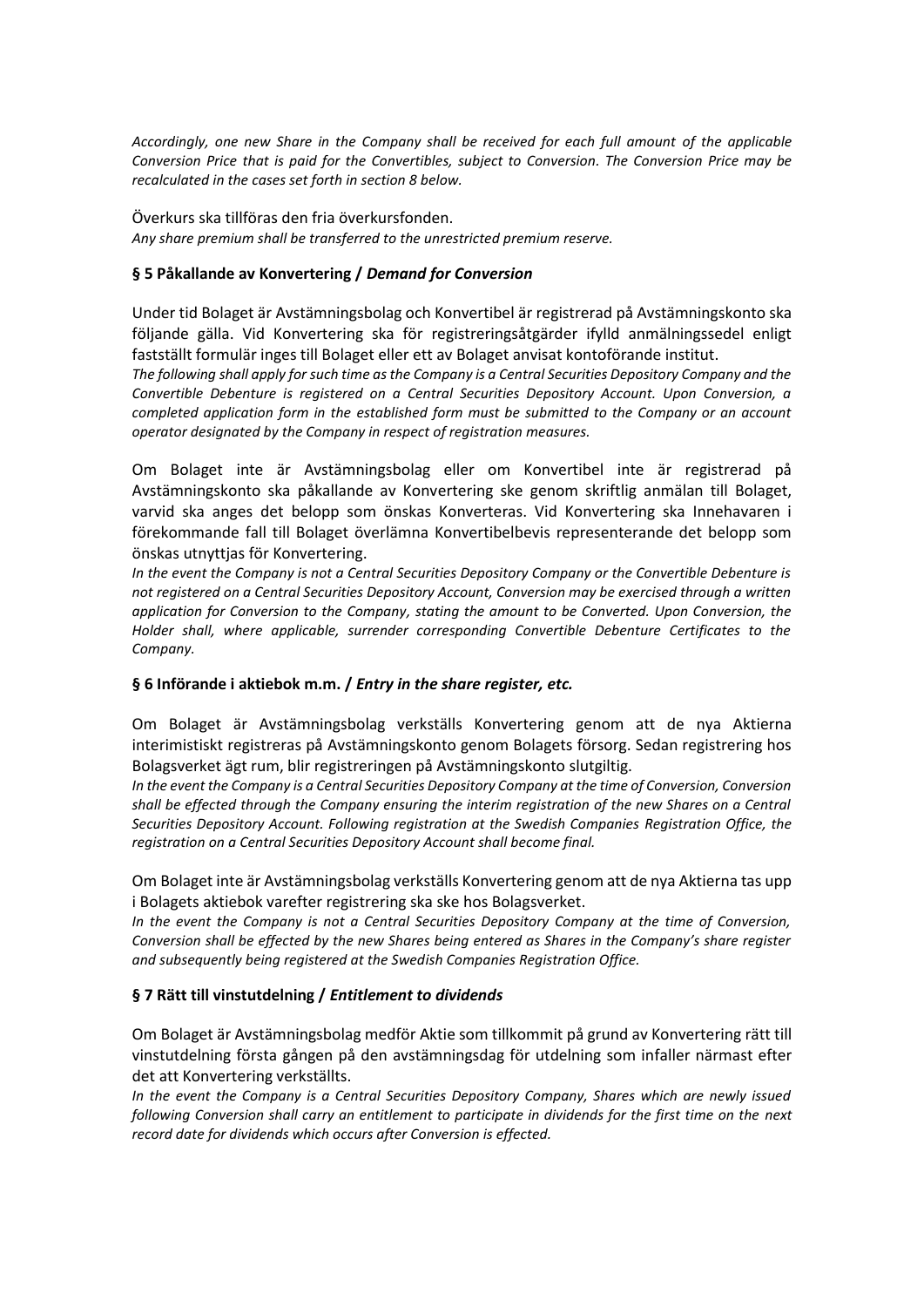Om Bolaget inte är Avstämningsbolag medför Aktie som tillkommit på grund av Konvertering i förekommande fall rätt till vinstutdelning första gången på närmast följande bolagsstämma efter det att Konvertering verkställts.

*In the event the Company is not a Central Securities Depository Company, Shares which are newly issued following Conversion shall, where relevant, entitle the holder to a dividend at the first general meeting following the date which occurs after Conversion is effected.*

## **§ 8 Omräkning av Konverteringskurs m.m. /** *Recalculation of Conversion Price, etc.*

Genomför Bolaget någon av nedan angivna åtgärder gäller, beträffande den rätt som tillkommer Innehavare, vad som följer enligt nedan.

*In the following situations, the following shall apply with respect to the rights which shall vest in Holders.*

Inte i något fall ska dock omräkning enligt bestämmelserna i denna § 8 kunna leda till att Konverteringskursen understiger kvotvärdet på Bolagets Aktier.

*Recalculation according to the provisions in this section 8 shall under no circumstances cause the Conversion Price to be less than the quotient value of the Company's Shares.*

#### *A. Fondemission / Bonus issue*

Genomför Bolaget en fondemission ska Konvertering – där Konvertering görs på sådan tid, att den inte kan verkställas senast tre veckor före bolagsstämma, som beslutar om emissionen – verkställas först sedan stämman beslutat om denna. Aktier, som tillkommit på grund av Konvertering verkställd efter emissionsbeslutet, registreras interimistiskt på Avstämningskonto, vilket innebär att de inte har rätt att delta i emissionen. Slutlig registrering på Avstämningskonto sker först efter avstämningsdagen för emissionen.

*In the event the Company carries out a bonus issue, where Conversion takes place at such time that it cannot be effected by at least three weeks prior to the general meeting at which a bonus issue resolution is to be adopted, Conversion may be effected only after such a general meeting has adopted a resolution thereon. Shares which vest as a consequence of Conversion effected following the bonus issue resolution shall be the subject of interim registration on the central securities depository account, and accordingly shall not be entitled to participate in the bonus issue. Conclusive registration on the central securities depository account shall take place only after the record date for the bonus issue.*

Om Bolaget inte är Avstämningsbolag vid tiden för bolagsstämmans beslut om emission, ska Aktier som tillkommit på grund av Konvertering som verkställts genom att de nya Aktierna tagits upp i aktieboken som interimsaktier vid tidpunkten för bolagsstämmans beslut ha rätt att delta i emissionen.

*In the event the Company is not a Central Securities Depository Company at the time a bonus issue resolution is adopted by the general meeting, Shares which vest as a consequence of Conversion effected through the new Shares being entered in the Company's share register as interim shares on the date of the general meeting's resolution, shall be entitled to participate in the bonus issue.*

Vid Konvertering som verkställs efter beslutet om fondemission tillämpas en omräknad Konverteringskurs.

*In the case of Conversion which is effected following a bonus issue resolution, a recalculated Conversion Price shall be applied.*

Omräkningen utförs av Bolaget enligt följande formel: *The recalculation shall be made by the Company based on the following formula:*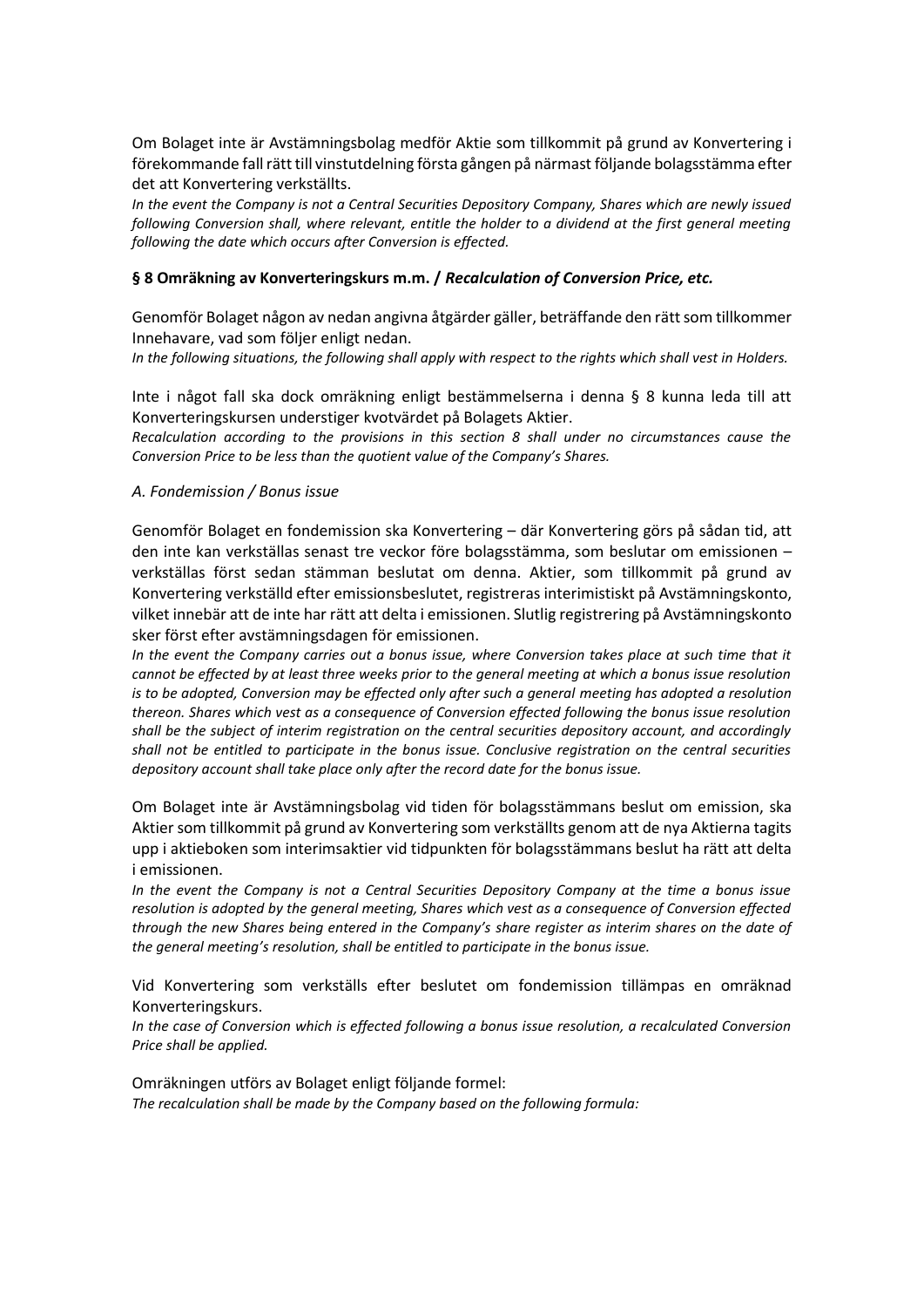#### omräknad Konverteringskurs = föregående Konverteringskurs x antalet Aktier före fondemissionen

#### antalet Aktier efter fondemissionen

\_\_\_\_\_\_\_\_\_\_\_\_\_\_\_\_\_\_\_\_\_\_\_\_\_\_\_\_\_\_\_\_\_\_\_\_\_\_\_\_\_\_\_\_\_\_

*recalculated Conversion Price = previous Conversion Price x number of Shares prior to the bonus issue \_\_\_\_\_\_\_\_\_\_\_\_\_\_\_\_\_\_\_\_\_\_\_\_\_\_\_\_\_\_\_\_\_\_\_\_\_\_\_\_\_\_\_\_\_\_*

*number of Shares after the bonus issue*

Enligt ovan omräknad Konverteringskurs fastställs snarast möjligt efter bolagsstämmans beslut om fondemission men tillämpas i förekommande fall först efter avstämningsdagen för emissionen.

*A recalculated Conversion Price in accordance with the provisions above shall be determined as soon as possible after the general meeting has adopted a bonus issue resolution but, where applicable, shall be applied only after the record date for the bonus issue.*

# *B. Sammanläggning eller uppdelning (split) / Reverse share split or share split*

Vid sammanläggning eller uppdelning (split) av Bolagets befintliga Aktier har bestämmelserna i punkt A motsvarande tillämpning, varvid i förekommande fall som avstämningsdag ska anses den dag då sammanläggning respektive uppdelning, på Bolagets begäran, sker hos Euroclear. *In the case of a reverse share split or share split in respect of existing Shares in the Company, the provisions of subsection A shall apply mutatis mutandis whereupon, where appropriate, the record date shall be deemed to be the day on which a reverse share split or share split takes place at Euroclear, upon request by the Company.*

# *C. Nyemission av Aktier / New issue of Shares*

Vid nyemission med företrädesrätt för aktieägarna att teckna nya Aktier mot kontant betalning eller mot betalning genom kvittning ska följande gälla beträffande rätten att delta i emissionen på grund av Aktie som tillkommit på grund av Konvertering:

*In the case of a new issue with pre-emption rights for the shareholders to subscribe for new Shares in exchange for cash payment or payment by way of set-off, the following shall apply with respect to the right to participate in the new issue by virtue of Shares which have vested as a consequence of Conversion:*

Vid Konvertering som verkställts på sådan tid att rätt till deltagande i Företrädesemission inte uppkommer tillämpas en omräknad Konverteringskurs.

*In the case of Conversion which is effected at such time that there is no entitlement to participate in the new issue, a recalculated Conversion Price shall be applied.*

Omräkningen utförs av Bolaget enligt följande formel: *The recalculation shall be made by the Company based on the following formulae:*

| omräknad          | $=$ $-$ | föregående Konverteringskurs x Aktiens genomsnittliga |       |          |                               |                  |  |
|-------------------|---------|-------------------------------------------------------|-------|----------|-------------------------------|------------------|--|
| Konverteringskurs |         | betalkurs under                                       | den i |          | emissionsbeslutet fastställda |                  |  |
|                   |         | teckningstiden                                        |       | (Aktiens |                               | genomsnittskurs) |  |
|                   |         | Altione conomenitature died mod det nå cruppul därev  |       |          |                               |                  |  |

Aktiens genomsnittskurs ökad med det på grundval därav framräknade teoretiska värdet på teckningsrätten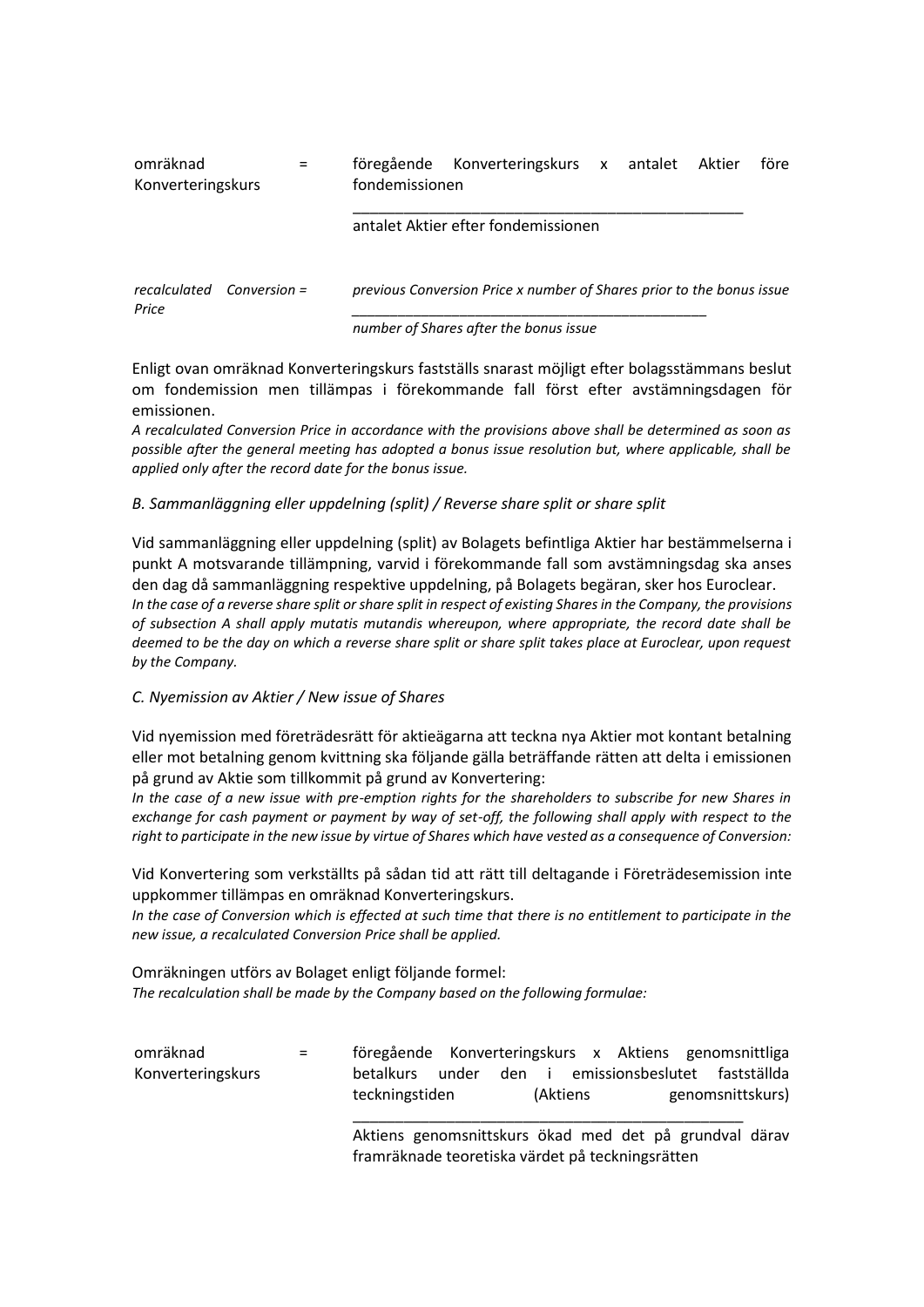|       | $recalculated$ Conversion = |      | previous Conversion Price x the Share's average price during the      |         |        |
|-------|-----------------------------|------|-----------------------------------------------------------------------|---------|--------|
| Price |                             |      | subscription period established in the resolution regarding the issue |         |        |
|       |                             | (the | Share's                                                               | averaae | price) |
|       |                             |      |                                                                       |         |        |

*the Share's average price increased by the theoretical value of the subscription right calculated on the basis thereof*

Aktiens genomsnittskurs ska anses motsvara genomsnittet av det för varje handelsdag under teckningstiden framräknade medeltalet av den under dagen noterade högsta och lägsta betalkursen enligt Marknadsplatsens officiella kurslista. I avsaknad av notering av betalkurs ska i stället den som slutkurs noterade köpkursen ingå i beräkningen. Dag utan notering av vare sig betalkurs eller köpkurs ska inte ingå i beräkningen.

*The Share's average price shall be deemed to correspond to the average of the calculated mean values, for each trading day during the subscription period, of the highest and lowest transaction prices listed during the day in accordance with the official quotations on the Marketplace. In the event no transaction price is quoted, the bid price which is quoted as the closing price shall instead be included in the calculation. Days on which neither a transaction price nor a bid price is quoted shall not be included in the calculation.*

Det teoretiska värdet på teckningsrätten beräknas enligt följande formel: *The theoretical value of the subscription right shall be calculated based on the following formula:*

| teckningsrättens värde =               | det antal nya Aktier som högst kan komma att utges enligt<br>emissionsbeslutet x Aktiens<br>teckningskursen                                       | för          | den | genomsnittskurs<br>nya | minus<br>Aktien |
|----------------------------------------|---------------------------------------------------------------------------------------------------------------------------------------------------|--------------|-----|------------------------|-----------------|
|                                        | antalet Aktier före emissionsbeslutet                                                                                                             |              |     |                        |                 |
| value of the subscription $=$<br>right | the maximum number of new Shares which may be issued pursuant to<br>the new issue resolution x the Share's average price less the<br>subscription | for<br>price | the | new                    | Share           |

*the number of Shares prior to adoption of the new issue resolution*

Uppstår härvid ett negativt värde, ska det teoretiska värdet på teckningsrätten bestämmas till noll.

*In the event a negative value is thereupon obtained, the theoretical value of the subscription right shall be set at zero.*

Enligt ovan omräknad Konverteringskurs ska fastställas av Bolaget två Bankdagar efter teckningstidens utgång och tillämpas vid Konvertering som verkställs därefter.

*A recalculated Conversion Price in accordance with the provisions above shall be determined by the Company two Banking Days after the expiry of the subscription period and shall be applied to Conversions effected thereafter.*

Om Bolagets Aktier inte är föremål för notering eller handel på Marknadsplats ska en omräknad Konverteringskurs fastställas enligt denna punkt C. Härvid ska istället för vad som anges beträffande Aktiens genomsnittskurs, värdet på Aktien bestämmas av en oberoende värderingsman utsedd av Bolaget.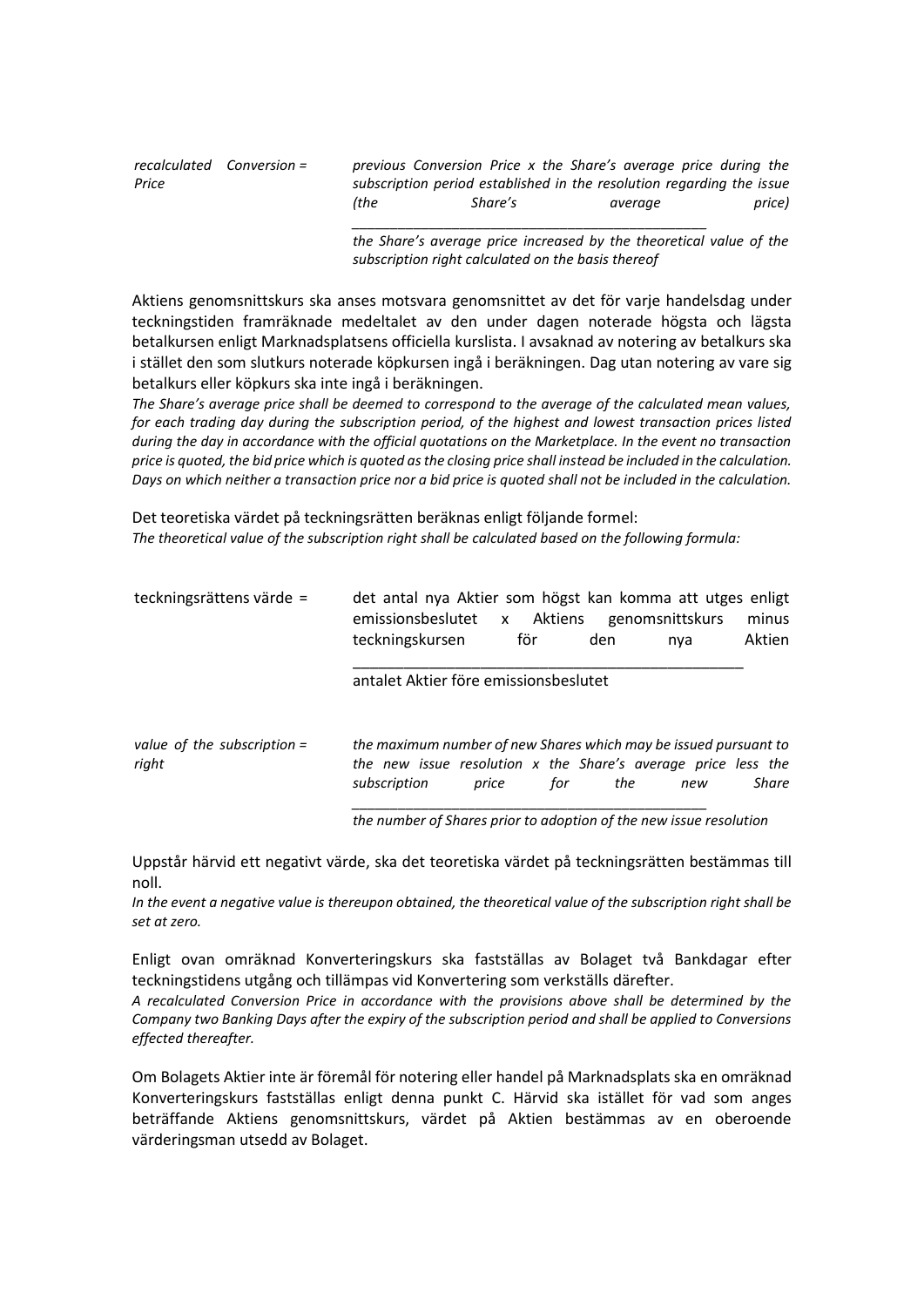*In the event the Company's Shares are not listed or traded on a Marketplace, a recalculated Conversion Price shall be determined in accordance with this subsection C. In lieu of the provisions regarding the Share's average price, the value of the Share shall thereupon be determined by an independent valuer appointed by the Company.*

Under tiden till dess att omräknad Konverteringskurs fastställts, verkställs Konvertering endast preliminärt, varvid det antal Aktier som varje Konvertibel före omräkning, berättigar till Konvertering mot upptas interimistiskt på Avstämningskonto. Dessutom noteras särskilt att varje Konvertibel efter omräkningar kan berättiga till ytterligare Aktier och/eller kontantbelopp enligt § 4 ovan. Slutlig registrering på Avstämningskontot sker sedan omräkningarna fastställts. Om Bolaget inte är Avstämningsbolag verkställs Konvertering genom att de nya Aktierna upptas i aktieboken som interimsaktier. Sedan omräkningarna har fastställts upptas de nya Aktierna i aktieboken som aktier.

*During the period pending determination of a recalculated Conversion Price, Conversion shall be effected only on a preliminary basis, whereupon the number of Shares to which each Convertible Debenture carries an entitlement to Conversion prior to the recalculation shall be registered on an interim basis on the central securities depository account. In addition, it is specifically noted that, following recalculations, each Convertible Debenture may carry an entitlement to additional Shares and/or cash sums pursuant to section 4 above. Conclusive registration on the central securities depository account shall take place after the recalculation has been determined. In the event the Company is not a Central Securities Depository Company, Conversion shall be effected through the new Shares being entered in the share register as interim shares. After the recalculations have been determined, the new Shares shall be entered in the share register as shares.*

*D. Emission av konvertibler eller teckningsoptioner / Issue of convertible debentures or warrants*

Vid emission av konvertibler eller teckningsoptioner med företrädesrätt för aktieägarna och mot kontant betalning eller mot betalning genom kvittning eller, såvitt gäller teckningsoptioner, utan betalning, har bestämmelserna i punkt 4 första stycket 1 om rätten att delta i nyemission på grund av Aktie som tillkommit genom Konvertering motsvarande tillämpning.

*In the case of an issue of convertible debentures or warrants with pre-emption rights for the shareholders and in exchange for cash payment or payment by way of set-off or, with respect to warrants, without payment, the provisions of section 4, first paragraph, regarding the right to participate in a new issue by virtue of Shares which vest through Conversion shall apply mutatis mutandis.*

Vid Konvertering som verkställts i sådan tid att rätt till deltagande i emissionen inte uppkommer tillämpas en omräknad Konverteringskurs.

*In the case of Conversion which is effected at such time that there is no entitlement to participate in the new issue, a recalculated Conversion Price shall be applied.*

Omräkningen utförs av Bolaget enligt följande formel: *The recalculation shall be made by the Company based on the following formula:*

omräknad Konverteringskurs = föregående Konverteringskurs x Aktiens genomsnittliga betalkurs under den i emissionsbeslutet fastställda teckningstiden (Aktiens genomsnittskurs)

> \_\_\_\_\_\_\_\_\_\_\_\_\_\_\_\_\_\_\_\_\_\_\_\_\_\_\_\_\_\_\_\_\_\_\_\_\_\_\_\_\_\_\_\_\_\_ Aktiens genomsnittskurs ökad med teckningsrättens värde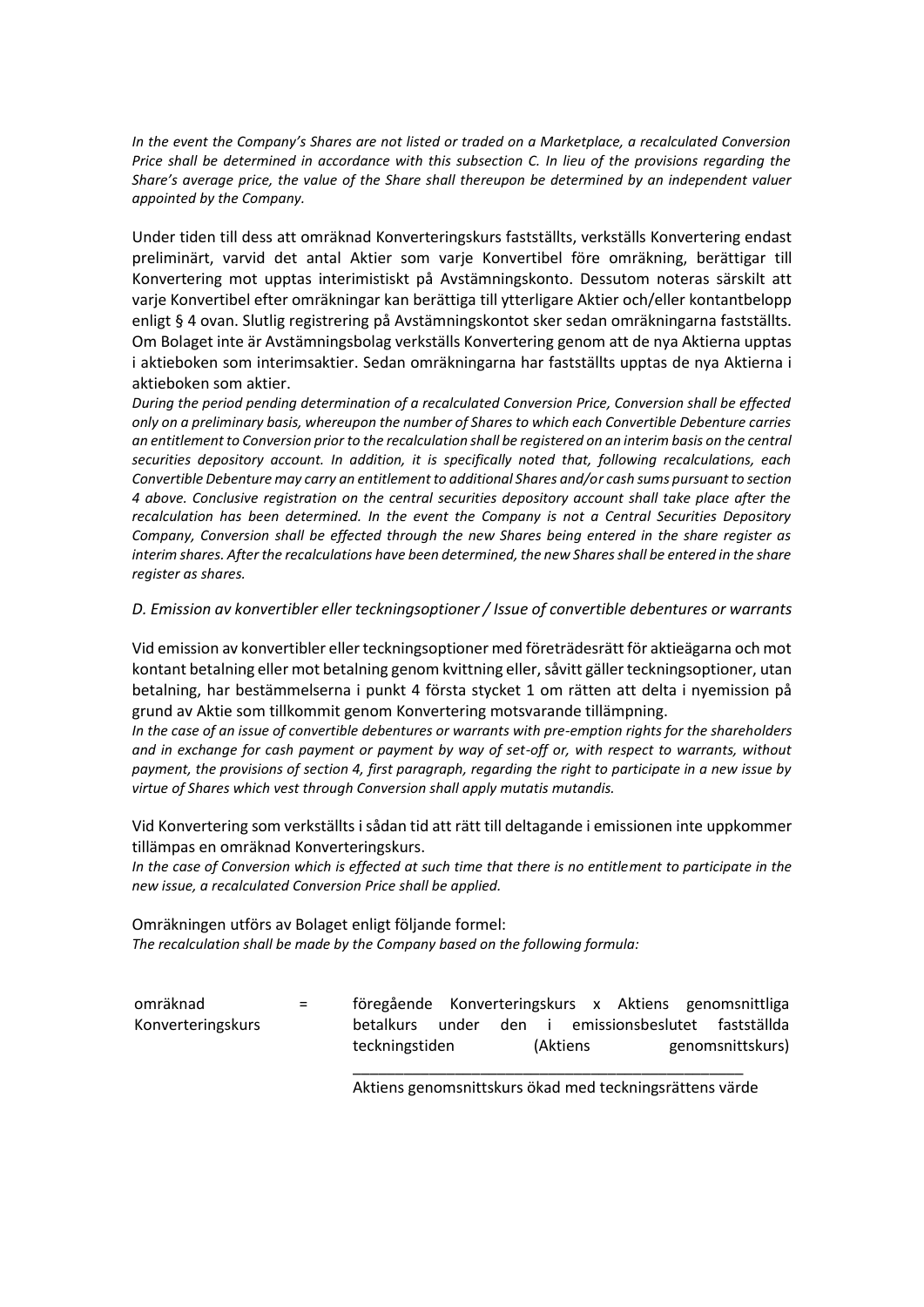|       | recalculated Conversion = |      | previous Conversion Price x the Share's average price during the      |         |         |  |        |
|-------|---------------------------|------|-----------------------------------------------------------------------|---------|---------|--|--------|
| Price |                           |      | subscription period established in the resolution regarding the issue |         |         |  |        |
|       |                           | (the |                                                                       | Share's | average |  | price) |
|       |                           |      |                                                                       |         |         |  |        |

*The Share's average price increased by the value of the subscription right*

Aktiens genomsnittskurs beräknas i enlighet med punkt C ovan. *The Share's average price shall be calculated in accordance with subsection C above.*

Teckningsrättens värde ska anses motsvara det matematiskt framräknade värdet efter justering för nyemission och med beaktande av marknadsvärdet beräknat i enlighet med vad som anges i punkt C ovan.

*The value of the subscription right shall be deemed to correspond to the mathematically calculated value following an adjustment for a new issue and taking into account the market value in accordance with the provisions of subsection C above.*

Enligt ovan omräknad Konverteringskurs ska fastställas av Bolaget två Bankdagar efter teckningstidens utgång och tillämpas vid Konvertering som verkställs därefter.

*A recalculated Conversion Price in accordance with the provisions above shall be determined by the Company two Banking Days after the expiry of the subscription period and shall be applied to Conversions effected thereafter.*

Om Bolagets Aktier inte är föremål för notering eller handel på Marknadsplats ska en omräknad Konverteringskurs fastställas enligt denna punkt D. Härvid ska istället för vad som anges beträffande Aktiens genomsnittskurs, värdet på Aktien bestämmas av en oberoende värderingsman utsedd av Bolaget.

*In the event the Company's Shares are not listed or traded on a Marketplace, a recalculated Conversion Price shall be determined in accordance with this subsection D. In lieu of the provisions regarding the Share's average price, the value of the Share shall thereupon be determined by an independent valuer appointed by the Company.*

Vid påkallande av Konvertering, som sker under tiden fram till dess att omräknad Konverteringskurs fastställs, ska bestämmelsen i punkt C sista stycket ovan äga motsvarande tillämpning.

*The provisions of subsection C, final paragraph above shall apply mutatis mutandis in respect of demands for Conversion which are made during the period until the recalculated Conversion Price is determined.*

*E. Erbjudande till aktieägarna i annat fall än som avses i punkt A-D / Offer to the shareholders in cases other than those referred to in A-D*

Vid ett erbjudande till aktieägarna i annat fall än som avses i punkt A-D att av Bolaget förvärva värdepapper eller rättighet av något slag, ska vid Konvertering som görs på sådan tid, att därigenom erhållen Aktie inte medför rätt att delta i erbjudandet, tillämpas en omräknad Konverteringskurs. Detsamma gäller om Bolaget beslutar att enligt nämnda principer till aktieägarna dela ut värdepapper eller rättigheter utan vederlag.

*In the event the Company, in circumstances other than those set forth in subsections A-D above, extends an offer to the shareholders to acquire securities or rights of any kind from the Company, in the event of Conversion which is made at such time that the Shares thereby received do not carry an entitlement to participate in the offer, a recalculated Conversion Price shall be applied. The aforesaid shall also apply where the Company resolves, in accordance with the aforementioned principles, to allot securities or rights to the shareholders without consideration.*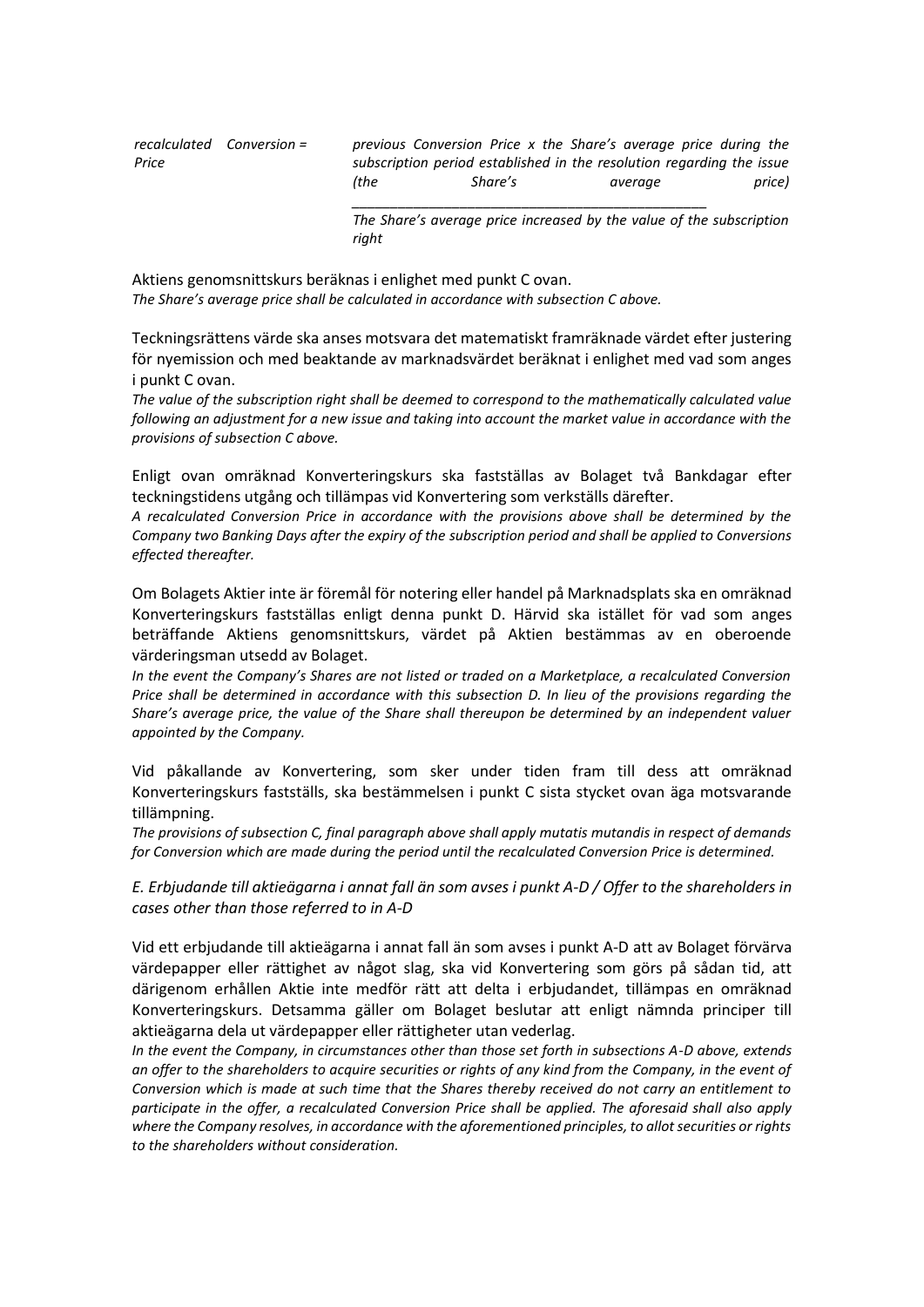#### Omräkningen ska utföras av Bolaget enligt följande formel: *The recalculation shall be made by the Company based on the following formula:*

| omräknad<br>Konverteringskurs      | föregående Konverteringskurs x Aktiens genomsnittliga<br>betalkurs under den i erbjudandet fastställda anmälningstiden<br>(Aktiens<br>genomsnittskurs) |
|------------------------------------|--------------------------------------------------------------------------------------------------------------------------------------------------------|
|                                    | Aktiens genomsnittskurs ökad med värdet av rätten till<br>deltagande i erbjudandet (inköpsrättens värde)                                               |
| recalculated Conversion =<br>Price | previous Conversion Price x the Share's average listed price during the<br>application period established in the offer (the Share's average price)     |
|                                    | the Share's average price increased by the value of the right to<br>participate in the offer (the purchase right value)                                |

Aktiens genomsnittskurs beräknas i enlighet med punkt C ovan. *The Share's average price shall be calculated in accordance with subsection C above.*

Om aktieägarna erhållit inköpsrätter och handel med dessa ägt rum, ska värdet av rätten att delta i erbjudandet anses motsvara inköpsrättens värde. Värdet på inköpsrätten ska så långt möjligt fastställas med ledning av den marknadsvärdesförändring avseende Bolagets Aktier som kan bedömas ha uppkommit till följd av erbjudandet.

*In the event the shareholders have received purchase rights and trading has taken place in such rights, the value of the right to participate in the offer shall be deemed to correspond to the Purchase Right Value. The Purchase Right Value shall, as far as possible, be determined based on the change in the market value of the Company's Shares which may be deemed to have arisen as a result of the offer.*

Om aktieägarna inte erhållit inköpsrätter eller handel med inköpsrätter annars inte ägt rum, ska omräkningen av Konverteringskursen ske med tillämpning så långt möjligt av de principer som anges ovan, varvid värdet av rätten att delta i erbjudandet så långt möjligt fastställas med ledning av den marknadsvärdesförändring avseende Bolagets Aktier som kan bedömas ha uppkommit till följd av erbjudandet.

*In the event the shareholders have not received purchase rights, or trading in purchase rights has otherwise not taken place, the recalculation of the Conversion Price shall be made applying, as far as possible, the principles stated above, whereupon the value of the right to participate in the offer shall, as far as possible, be determined based on the change in the market value of the Company's Shares which may be deemed to have arisen as a result of the offer.*

Den omräknade Konverteringskursen fastställs av Bolaget snarast möjligt efter erbjudandetidens utgång och tillämpas vid Konvertering som verkställs sedan den omräknade kursen fastställts.

*The recalculated Conversion Price shall be determined by the Company as soon as possible after the expiry of the offer period and applied in conjunction with Conversions effected after the recalculated price has been determined.*

Om Bolagets Aktier inte är föremål för notering eller handel på Marknadsplats ska en omräknad Konverteringskurs fastställas. Härvid ska istället för vad som anges beträffande Aktiens genomsnittskurs, värdet på Aktien bestämmas av en oberoende värderingsman utsedd av Bolaget.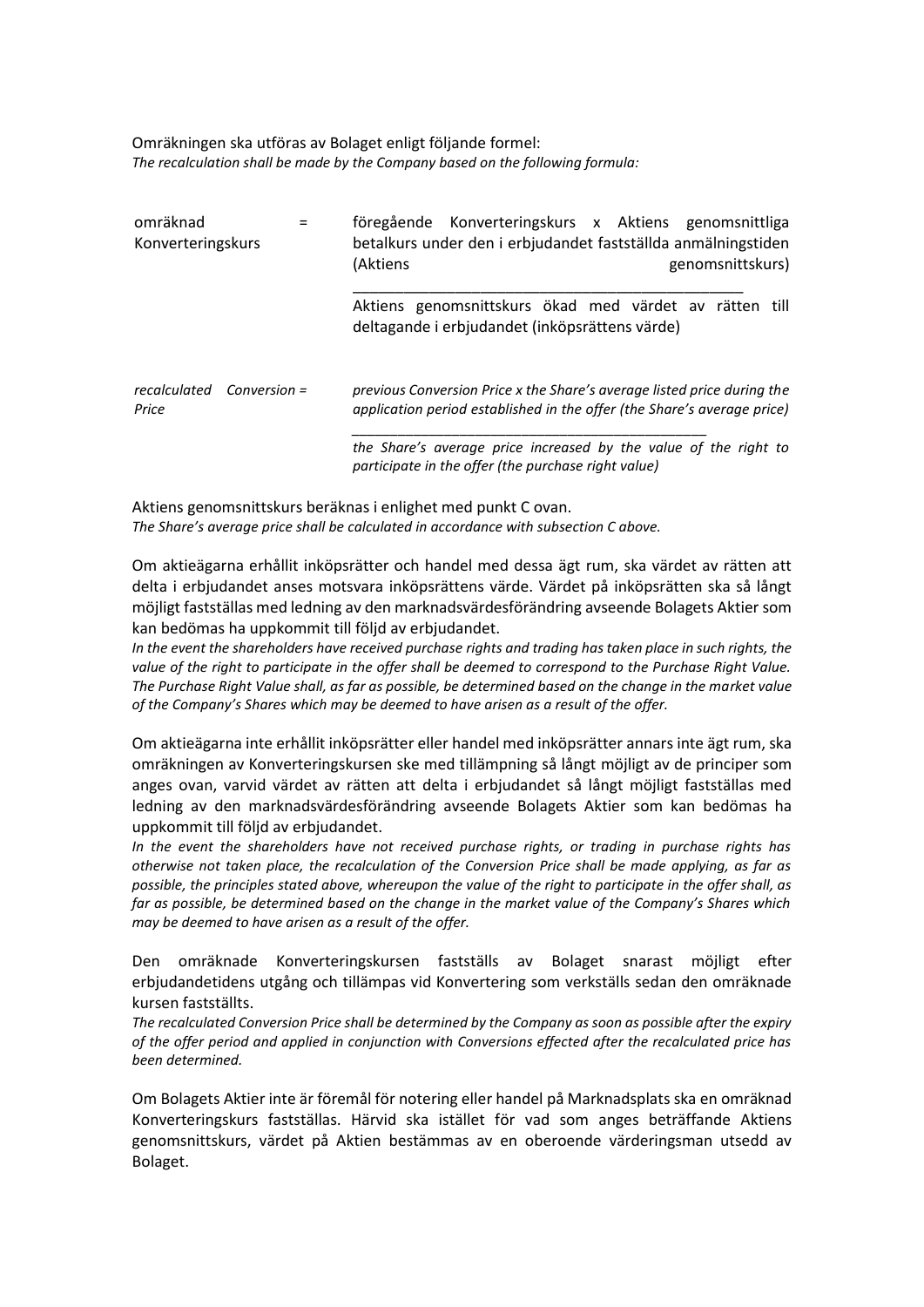*In the event the Company's Shares are not listed or traded on a Marketplace, a recalculated Conversion Price shall be determined. In lieu of the provisions regarding the Share's average price, the value of the Share shall thereupon be determined by an independent valuer appointed by the Company.*

Vid Konvertering som sker under tiden fram till dess att omräknad Konverteringskurs fastställts, ska bestämmelsen i punkt C sista stycket ovan, äga motsvarande tillämpning. *The provisions of subsection C, final paragraph above shall apply mutatis mutandis in respect of Conversion which are made during the period until the recalculated Conversion Price is determined.*

*F. Kontant utdelning till aktieägarna / Cash dividend to the shareholders*

Vid kontant utdelning till aktieägarna, som innebär att dessa erhåller utdelning som tillsammans med andra under samma räkenskapsår utbetalda utdelningar överstiger 30 procent av de befintliga Aktiernas genomsnittskurs under en period om 25 handelsdagar närmast före den dag då styrelsen för Bolaget offentliggör sin avsikt att till bolagsstämman lämna förslag om sådan utdelning, ska vid påkallande av Konvertering som sker på sådan tid, att Aktie som erhålls när Konverteringen verkställs inte medför rätt till utdelningen tillämpas en omräknad Konverteringskurs. Omräkningen ska baseras på den del av den sammanlagda utdelningen som överstiger 30 procent av Aktiernas genomsnittskurs under ovan nämnd period (extraordinär utdelning).

*In the event of a cash dividend to the shareholders, entailing that the shareholders receive dividends which, together with other dividends paid out during same financial year, exceed 30 per cent of the existing Share's average price during a period of 25 trading days immediately prior to the day on which the board of directors of the Company publishes its intention to submit a proposal to the general meeting regarding such dividend, which in the event Conversion is demanded at such time that the Shares thereby received do not carry an entitlement to receive such dividend, a recalculated Conversion Price shall be applied. The recalculation shall be based on the part of the total dividend which exceeds 30 per cent of the Share's average price during the aforementioned period (extraordinary dividend).*

Omräkningen utförs av Bolaget enligt följande formel: *The recalculation shall be carried out by the Company based on the following formula:*

| omräknad<br>Konverteringskurs      | föregående Konverteringskurs x Aktiens genomsnittliga<br>betalkurs under en period om 25 handelsdagar räknat fr.o.m.<br>den dag då Aktien noteras utan rätt till extraordinär utdelning<br>(Aktiens genomsnittskurs)                                                                                                                                                   |
|------------------------------------|------------------------------------------------------------------------------------------------------------------------------------------------------------------------------------------------------------------------------------------------------------------------------------------------------------------------------------------------------------------------|
|                                    | Aktiens genomsnittskurs ökad med den extraordinära utdelning<br>som utbetalas per Aktie                                                                                                                                                                                                                                                                                |
| recalculated Conversion =<br>Price | previous Conversion Price x the Share's average listed price during a<br>period of 25 trading days calculated commencing the day on which the<br>Share was listed without the right to participate in the extraordinary<br>dividend<br>(the<br>Share's<br>price)<br>average<br>the Share's average price increased by the extraordinary dividend paid<br>out per Share |

Aktiens genomsnittskurs beräknas i enlighet med punkt C ovan.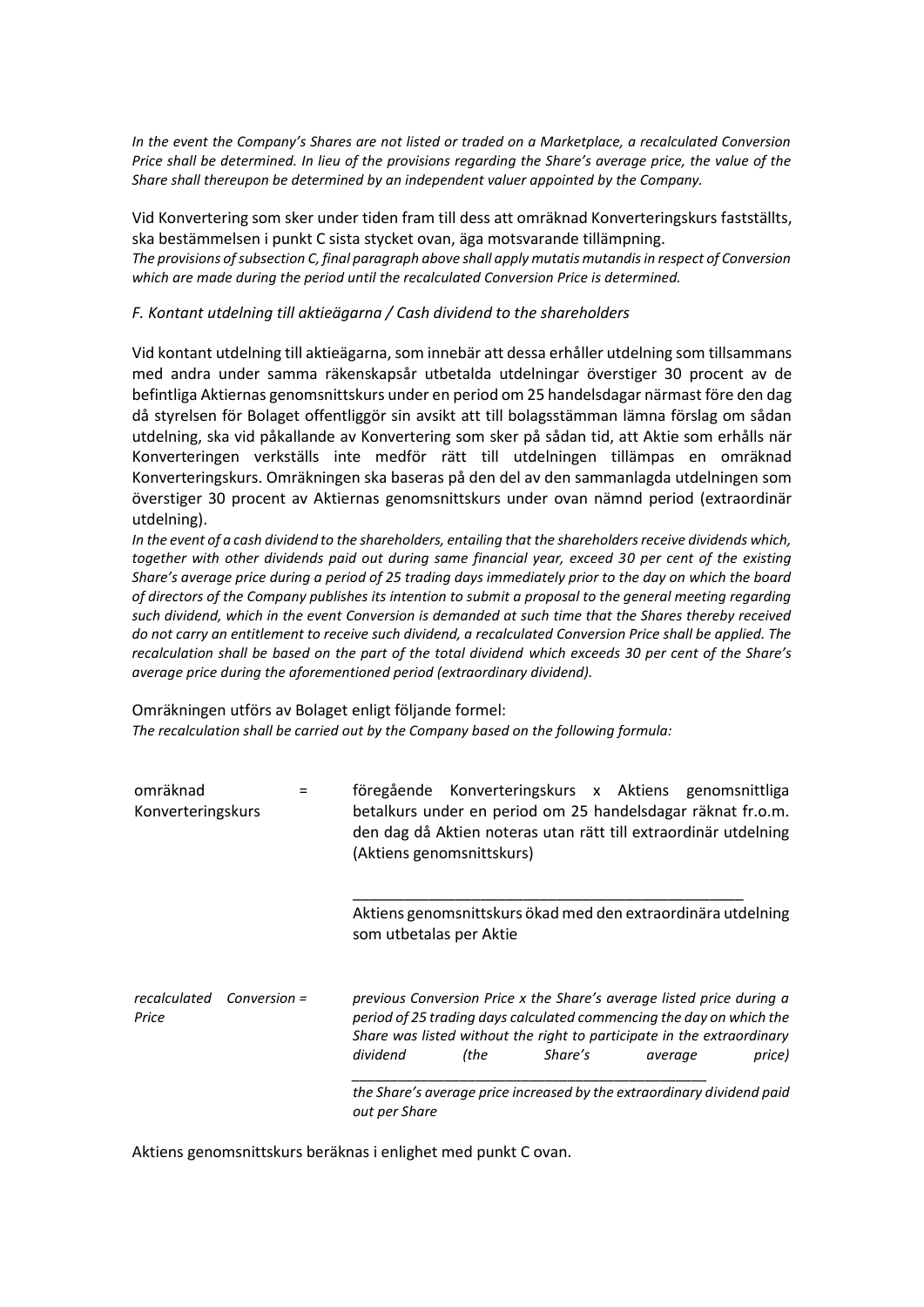*The Share's average price shall be calculated in accordance with subsection C above.*

Den omräknade Konverteringskursen fastställs av Bolaget två Bankdagar efter utgången av den ovan angivna perioden om 25 handelsdagar och tillämpas vid Konvertering som verkställs därefter.

*A recalculated Conversion Price shall be determined by the Company two Banking Days after the expiry of the stated period of 25 trading days referred to above and shall be applied to Conversions effected thereafter.*

Om Bolagets Aktier inte är föremål för notering eller handel på Marknadsplats och det beslutas om kontant utdelning till aktieägarna innebärande att dessa erhåller utdelning som, tillsammans med andra under samma räkenskapsår utbetalda utdelningar, överstiger 30 procent av Bolagets värde, ska, vid anmälan om Konvertering som sker på sådan tid, att därigenom erhållen Aktie inte medför rätt till erhållande av sådan utdelning, tillämpas en omräknad Konverteringskurs enligt denna punkt F. Härvid ska Bolagets värde per aktie ersätta Aktiens genomsnittskurs i formeln. Bolagets värde per aktie ska bestämmas av en oberoende värderingsman utsedd av Bolaget. Omräkningen ska således baseras på den del av den sammanlagda utdelningen som överstiger 30 procent av Bolagets värde enligt ovan (extraordinär utdelning).

*In the event of the Company's Shares are not listed or traded on a Marketplace, and a resolution is adopted regarding a cash dividend to the shareholders entailing that the shareholders receive a dividend which, together with other dividends paid out during the same financial year, exceeds 30 per cent of the Company's value, in conjunction with applications for Conversion which take place at such time that the Shares thereby received do not carry an entitlement to receive such dividend, a recalculated Conversion Price shall be applied in accordance with this subsection F. The Company's value per share shall thereupon replace the Share's average price in the formula. The Company's value per share shall be determined by an independent valuer appointed by the Company. The recalculation shall thus be based on the the part of the aggregate dividend exceeding 30 per cent of the Company's value referred to above (extraordinary dividend).*

Vid Konvertering som sker under tiden till dess att omräknad Konverteringskurs fastställts, ska bestämmelserna i punkt C sista stycket ovan, äga motsvarande tillämpning.

*In conjunction with Conversion which is effected during the period pending determination of a recalculated Conversion Price, the provisions of subsection C, final paragraph above shall apply mutatis mutandis.*

*G. Minskning av aktiekapitalet med återbetalning till aktieägarna / Reduction in the share capital with repayment to the shareholders*

Vid minskning av aktiekapitalet med återbetalning till aktieägarna, tillämpas en omräknad Konverteringskurs.

*In the case of a reduction in the share capital with repayment to the shareholders, a recalculated Conversion Price shall be applied.*

Omräkningen utförs av Bolaget enligt följande formel: *The recalculation shall be carried out by the Company based on the following formulae:*

omräknad Konverteringskurs = föregående Konverteringskurs x Aktiens genomsnittliga betalkurs under en period om 25 handelsdagar räknat fr.o.m. den dag då Aktien noteras utan rätt till återbetalning (Aktiens genomsnittskurs)

\_\_\_\_\_\_\_\_\_\_\_\_\_\_\_\_\_\_\_\_\_\_\_\_\_\_\_\_\_\_\_\_\_\_\_\_\_\_\_\_\_\_\_\_\_\_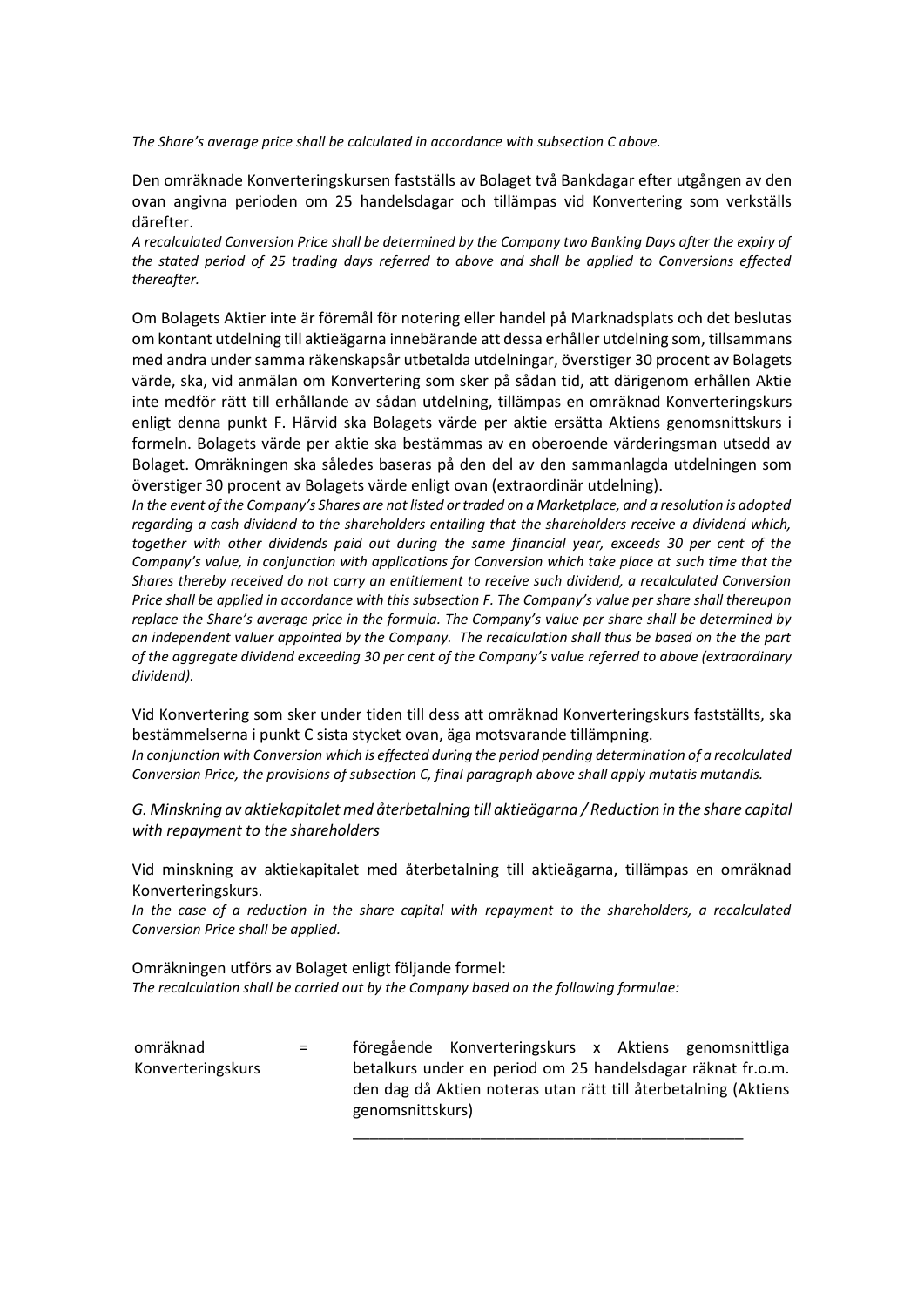Aktiens genomsnittskurs ökad med det belopp som återbetalas per Aktie

*recalculated Conversion Price = previous Conversion Price x the Share's average listed price during a period of 25 trading days calculated commencing the day on which the Shares were listed without the right to participate in the repayment (the Share's average price) \_\_\_\_\_\_\_\_\_\_\_\_\_\_\_\_\_\_\_\_\_\_\_\_\_\_\_\_\_\_\_\_\_\_\_\_\_\_\_\_\_\_\_\_\_\_*

*the Share's average price increase by the amount repaid per Share*

Aktiens genomsnittskurs beräknas i enlighet med punkt C ovan. *The Share's average price shall be calculated in accordance with subsection C above.*

Vid omräkning enligt ovan och där minskningen sker genom inlösen av Aktier ska i stället för det faktiska belopp som återbetalas per Aktie ett beräknat återbetalningsbelopp användas enligt följande:

*In making a recalculation pursuant to the above where the reduction takes place through redemption of Shares, instead of using the actual amount which is repaid per Share a calculated repayment amount shall be used as follows:*

| beräknat<br>återbetalningsbelopp<br>per Aktie | det faktiska belopp som återbetalas per inlöst Aktie minskat<br>med Aktiens genomsnittliga betalkurs under en period om 25<br>handelsdagar närmast före den dag då Aktien noteras utan rätt<br>till deltagande i nedsättningen (Aktiens genomsnittskurs) |      |         |         |        |
|-----------------------------------------------|----------------------------------------------------------------------------------------------------------------------------------------------------------------------------------------------------------------------------------------------------------|------|---------|---------|--------|
|                                               | det antal Aktier i bolaget som ligger till grund för inlösen av en<br>Aktie minskat med talet 1                                                                                                                                                          |      |         |         |        |
| calculated<br>repayment =<br>amount per Share | the actual amount repaid per redeemed Share less the Share's average<br>price during a period of 25 trading days immediately preceding the day<br>on which the Shares do not carry an entitlement to participate in the<br>reduction                     | (the | Share's | average | price) |
|                                               | the number of Shares in the Company which form the basis of<br>redemption of a Share less 1                                                                                                                                                              |      |         |         |        |

Aktiens genomsnittskurs beräknas i enlighet med punkt C ovan. *The Share's average price shall be calculated in accordance with subsection C above.*

Den omräknade Konverteringskursen fastställs av Bolaget två Bankdagar efter utgången av den angivna perioden om 25 handelsdagar och tillämpas vid Konvertering som verkställs därefter. *The recalculated Conversion Price shall be determined by the Company two Banking Days after the expiry of the stated period of 25 trading days and shall be applied to Conversions effected thereafter.*

Vid Konvertering som sker under tiden till dess att omräknad Konverteringskurs fastställts, ska bestämmelserna i punkt C sista stycket ovan, äga motsvarande tillämpning.

*In conjunction with Conversions which are effected during the period pending determination of a recalculated Conversion Price, the provisions of subsection C, final paragraph above, shall apply mutatis mutandis.*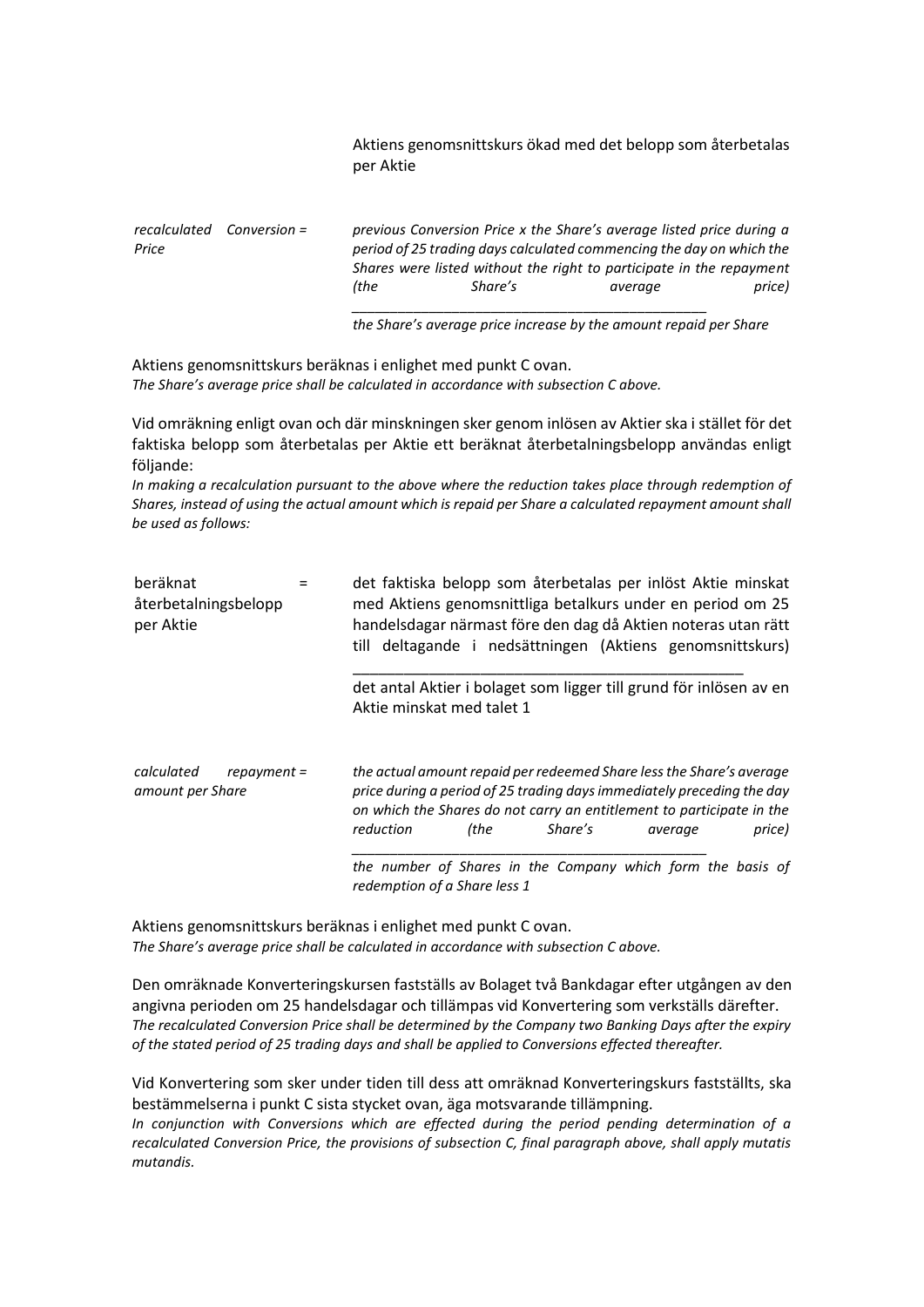Om Bolagets Aktier inte är föremål för notering eller handel på Marknadsplats ska en omräknad Konverteringskurs fastställas. Härvid ska istället för vad som anges beträffande Aktiens genomsnittskurs, värdet på Aktien bestämmas av en oberoende värderingsman utsedd av Bolaget.

*In the event the Company's Shares are not listed or traded on a Marketplace, a recalculated Conversion Price shall be determined. In lieu of the provisions regarding the Share's average price, the value of the Shares shall thereupon be determined by an independent valuer appointed by the Company.*

Om Bolagets aktiekapital skulle minskas genom inlösen av Aktier med återbetalning till aktieägarna, vilken minskning inte är obligatorisk, eller om Bolaget – utan att fråga är om minskning av aktiekapital – skulle genomföra återköp av egna Aktier men där, enligt Bolagets bedömning, åtgärden med hänsyn till dess tekniska utformning och ekonomiska effekter, är att jämställa med minskning som är obligatorisk, ska omräkning av Konverteringskursen ske med tillämpning så långt möjligt av de principer som anges ovan.

*In the event the Company's share capital is to be reduced through redemption of Shares with repayment to the shareholders and such reduction is not mandatory, or in the event the Company is to carry out a buyback of its Shares - without a reduction in the share capital being involved - but where, in the Company's opinion, in light of the technical structure and economic effects thereof the measure is comparable to a mandatory reduction, a recalculation of the Conversion Price shall be carried out applying, as far as possible, the principles stated above.*

### *H. Ändamålsenlig omräkning / Appropriate recalculation*

Genomför Bolaget åtgärd som avses i punkt A-E, G, H eller M och skulle enligt Bolagets styrelses bedömning tillämpningen av de föreskrivna omräkningsformlerna med hänsyn till åtgärdens tekniska utformning eller av annat skäl inte kunna ske eller leda till att den ekonomiska kompensation som Innehavarna erhåller i förhållande till aktieägarna inte är skälig, ska styrelsen genomföra omräkningen av Konverteringskursen på det sätt styrelsen finner ändamålsenligt för att få ett skäligt resultat.

*In the event the Company carries out any measure as referred to in A-E, G, H or M and where, in the opinion of the Company's board of directors, in light of the technical structure of the measure or for any other reason, application of the prescribed recalculation formulae cannot take place or results in the financial compensation received by the Holders being unreasonable compared with the shareholders, the board of directors shall carry out the recalculation of the Conversion Price in such manner as the board deems appropriate in order to obtain a reasonable result.*

#### *I. Avrundning / Rounding off*

För fastställande av omräknad Konverteringskurs ska Konverteringskursen avrundas till två decimaler.

*In the determination of a recalculated Conversion Price, the Conversion Price shall be rounded off to two decimals.*

#### *J. Byte av redovisningsvaluta / Change in accounting currency*

Genomför Bolaget byte av redovisningsvaluta, innebärande att Bolagets aktiekapital ska vara bestämt i annan valuta än svenska kronor, ska Konverteringskursen omräknas till samma valuta som aktiekapitalet är bestämt i. Sådan valutaomräkning ska ske med tillämpning av den växelkurs som använts för omräkning av aktiekapitalet vid valutabytet.

*In the event the Company effects a change in the accounting currency, entailing that the Company's share capital shall be established in a currency other than Swedish crowns, the Conversion Price shall be recalculated in the same currency as the share capital. Such currency recalculation shall take place*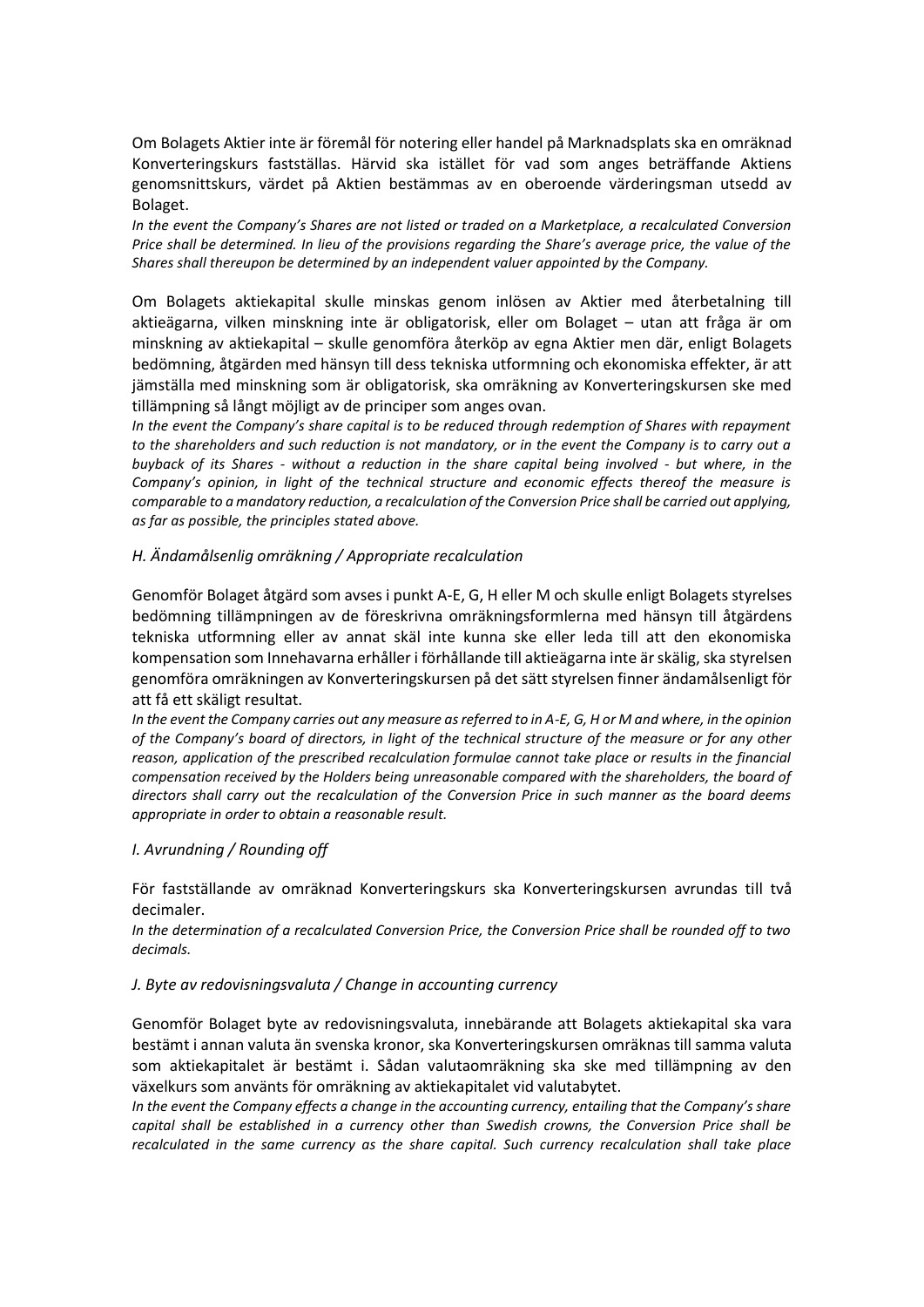*applying the exchange rate which was used to recalculate the share capital in conjunction with the change in currency.*

Enligt ovan omräknad Konverteringskurs fastställs av Bolaget och ska tillämpas vid Konvertering som verkställs från och med den dag som bytet av redovisningsvaluta får verkan.

*A recalculated Conversion Price in accordance with the provisions above shall be determined by the Company and shall be applied to Conversions effected commencing the day on which the change in the accounting currency takes effect.*

# **§ 9 Återbetalningsskyldighet, likvidation, fusion, delning och konkurs /** *Events of default, liquidation, merger, de-merger and bankruptcy*

# *A. Återbetalningsskyldighet / Events of default*

I envar av följande situationer, efter Konvertibelinnehavarens underrättelse till Bolaget, ska Konvertibla Fordran omedelbart förfalla till återbetalning till Konvertibelinnehavaren: *The Convertible Claim shall, in any of the following situations and following notification from the Convertible Holder to the Company, become immediately repayable to the Convertible Holder:*

- 1. Bolaget är, eller anses enligt lag vara, insolvent eller medger sin oförmåga att betala sina skulder i takt med att de förfaller, ställer in sina betalningar eller inleder förhandlingar med någon borgenär om ackord eller skuldsanering; *the Company is, or is deemed under law to be, insolvent or acknowledges its inability to pay its*  debts on time, defaults on its payment or initiates discussions with any creditor regarding *abatement of debts or debt restructuring;*
- 2. Bolaget ansöker om eller medger ansökan om företagsrekonstruktion eller liknande förfarande;

*the Company files (or acknowledges its filing) for reconstruction or similar procedure;*

- 3. ianspråktagande av någon säkerhet över Bolagets tillgångar; eller *exercise of any security on the Company's assets; or*
- 4. Bolaget upphör eller avser att upphöra med hela eller en väsentlig del av sin verksamhet. *the Company terminates or intends to terminate all or a substantial part of its operations.*

Bolaget åtar sig att omedelbart skriftligen meddela Innehavaren för det fall att någon av händelserna som anges ovan i denna § 9, punkt A, har inträffat.

*The Company shall immediately inform the Holder in writing in the event that any of the events set out above in this section 9, paragraph A, has occurred.*

# *B. Likvidation, fusion, delning och konkurs / Liquidation, merger, de-merger and bankruptcy*

Konvertering får inte ske efter (i) att det beslutats att Bolaget ska träda i likvidation enligt 25 kap. ABL, (ii) att bolagsstämma i Bolaget godkänt fusionsplan enligt 23:15 ABL, att samtliga aktieägare i deltagande bolag undertecknad fusionsplan enligt 23:15 4 st. ABL eller att Bolagets styrelse upprättat fusionsplan enligt 23:28 ABL (i samtliga fall, varigenom Bolaget ska uppgå i annat bolag), (iii) att bolagsstämma i Bolaget godkänt delningsplan enligt 24:17 ABL eller att samtliga aktieägare i deltagande bolag undertecknat delningsplan enligt 24:17 4 st. ABL (varigenom Bolaget ska delas genom att en del av, eller samtliga, Bolagets tillgångar och skulder övertas av ett eller flera andra bolag), eller (iv) att Bolaget försatts i konkurs. Innehavaren äger dock rätt att i samtliga ovan avsedda fall begära omedelbar återbetalning av den Konvertibla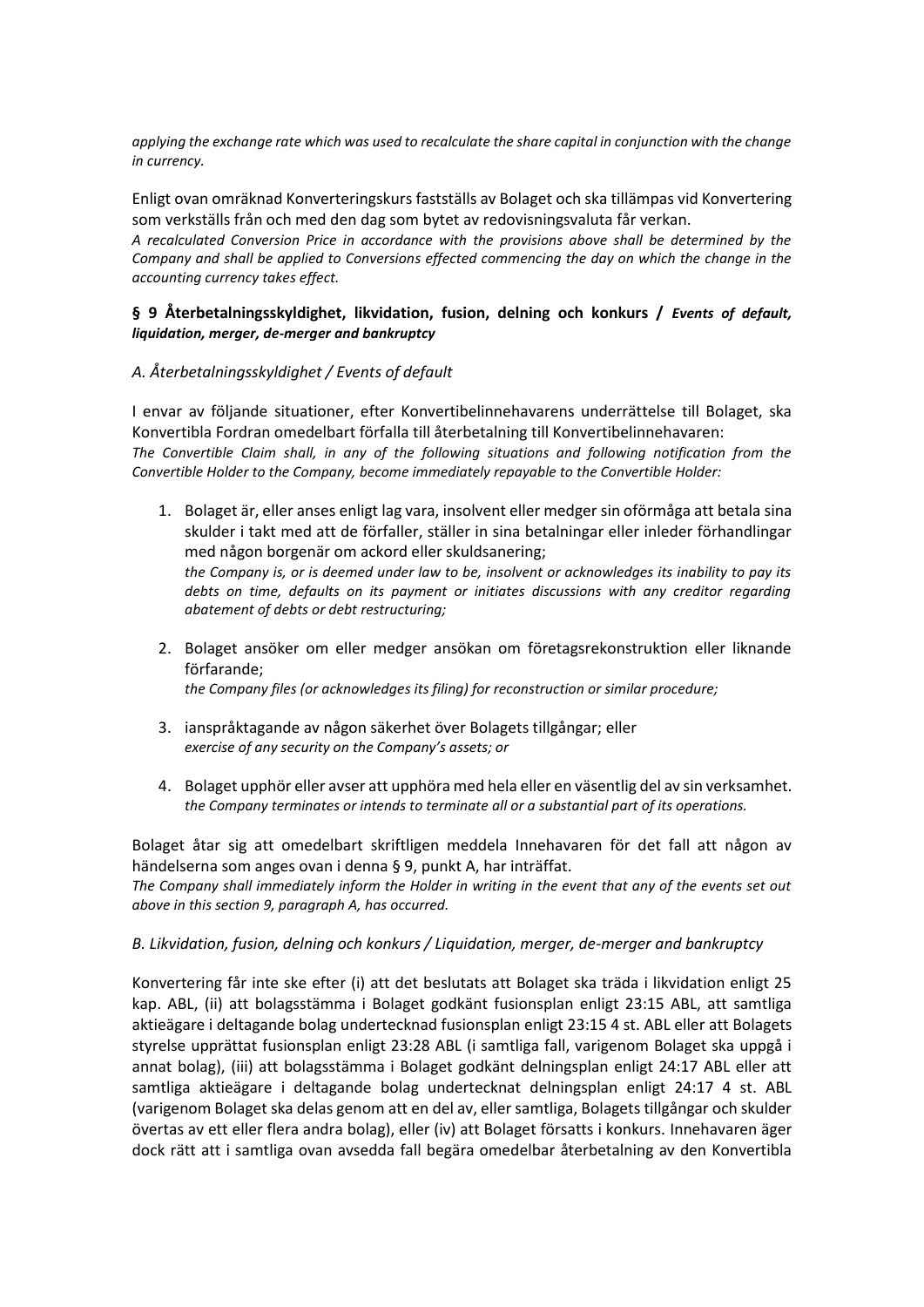### Fordran.

*Conversion may not occur after (i) it has been decided that the Company shall enter into liquidation pursuant to Chapter 25 of the Companies Act; (ii) the shareholders' meeting of the Company has approved a merger plan pursuant to 23:15 of the Companies Act, all shareholders of the participating companies have signed a merger plan pursuant to paragraph 4 of 23:14 of the Companies Act or the Company's board has prepared a merger plan pursuant to 23:28 of the Companies Act (whereby the Company shall be absorbed by another company); (iii) the shareholders' meeting of the Company has approved a de-merger plan pursuant to 24:17 of the Companies Act or all shareholders of the participating companies have signed a de-merger plan pursuant to paragraph 4 of 24:17 of the Companies Act (whereby the Company shall be split up by some, or all, of the Company's assets and debts are taken over by one or several other companies); or (iv) a bankruptcy decision is issued with respect to the Company. However, the Holder shall, in each case referred to above, be entitled to demand immediate payment of the Convertible Claim.*

Bolaget åtar sig att meddela Innehavaren snarast möjligt för det fall att någon av händelserna som angivits i denna § 9, punkt B, är nära förestående.

*The Company shall inform the Holder in a timely manner if any of the events set out in this section 9, paragraph B, is imminent.*

Oaktat att Konvertering inte får påkallas efter de händelser som anges i denna § 9, punkt B, ska rätten att påkalla Konvertering i enlighet med dessa villkor åter inträda för det fall att likvidationen upphör respektive fusionsplanen eller delningsplanen inte genomförs eller konkursbeslutet hävs av högre rätt.

*Notwithstanding that Conversion may not be requested following the events set out in this section 9, paragraph B, the right to request Conversion pursuant to these terms shall be reinstated in the event the liquidation is revoked, or the merger plan or the de-merger plan is not implemented, or the bankruptcy decision is reversed by a higher court of appeal.*

Om förfallet belopp inte betalas i rätt tid ska dröjsmålsränta utgå på förfallet belopp med en årlig räntesats om 24 procent utöver ordinarie räntesats.

*In the event the amount due is not paid in due time, penalty interest on arrears shall be payable on the amount due at an annual interest rate of 24 per cent in addition to the ordinary interest rate.* 

# **§ 10 Meddelanden /** *Notices*

Meddelanden rörande Konvertiblerna ska skriftligen genom brev eller e-post tillställas varje Innehavare under adress som är känd för Bolaget.

*Notices relating to the Convertible Debentures must be provided in writing via mail or email to each Holder to an address which is known to the Company.*

# **§ 11 Ändring av villkor /** *Amendments to the terms and conditions*

Bolagets styrelse har rätt att för Innehavarnas räkning besluta om ändring av dessa villkor i den mån lagstiftning, domstolsavgörande, Euroclears eller myndighets beslut gör det nödvändigt att ändra villkoren eller om det i övrigt – enligt styrelsens bedömning – av praktiska skäl är ändamålsenligt eller nödvändigt att ändra villkoren och Innehavarnas rättigheter inte i något hänseende försämras.

*The Company's board of directors shall be entitled, on behalf of the Holders, to amend these terms and conditions to the extent that any legislation, court decision, Euroclear's or public authority decision renders necessary such amendment or where, in the board's opinion, for practical reasons it is otherwise appropriate or necessary to amend the terms and conditions, and the rights of the Holders are thereupon not prejudiced in any respect.*